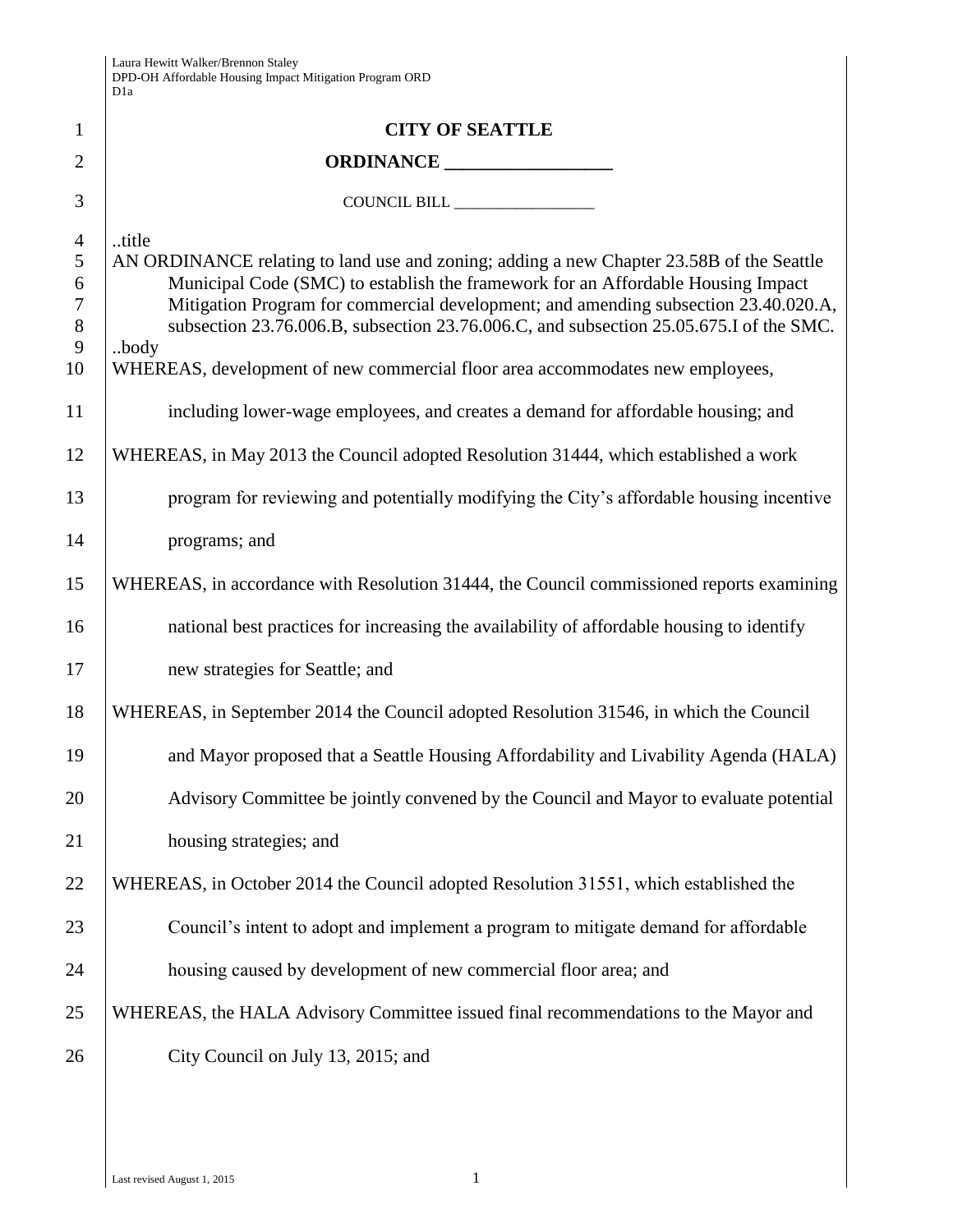| $\mathbf{1}$   | WHEREAS, the HALA Advisory Committee recommended that the City boost market capacity           |
|----------------|------------------------------------------------------------------------------------------------|
| $\overline{2}$ | by extensive citywide upzoning of residential and commercial zones and, in connection          |
| 3              | with such upzones, implement a mandatory inclusionary housing program for new                  |
| $\overline{4}$ | construction residential development and a commercial linkage fee program for new              |
| 5              | construction commercial development; and                                                       |
| 6              | WHEREAS, the HALA Advisory Committee recommended that the program offer the                    |
| 7              | alternatives of payment of a per-square-foot fee to fund preservation and production of        |
| 8              | affordable housing, or construction of affordable housing on-site or off-site, and that the    |
| 9              | program be implemented upon approval of additional commercial development capacity             |
| 10             | through rezones of specified areas or Land Use Code changes; and                               |
| 11             | WHEREAS, the City has the authority to adopt an affordable housing impact mitigation program   |
| 12             | in accordance with its police power; and                                                       |
| 13             | WHEREAS, the City also has authority to mitigate impacts on the need for affordable housing in |
| 14             | accordance with the State Environmental Policy Act (SEPA) upon adoption of                     |
| 15             | appropriate substantive SEPA policies; and                                                     |
| 16             | WHEREAS, an affordable housing impact mitigation program for development of new                |
| 17             | commercial floor area is one of many actions the City intends to undertake to implement        |
| 18             | the Comprehensive Plan's goals and policies for affordable housing; and                        |
| 19             | WHEREAS, one of the City's planning goals under the Growth Management Act, Chapter             |
| 20             | 36.70A RCW, is to make adequate provision for the housing needs of all economic                |
| 21             | segments of the city; and                                                                      |
| 22             | WHEREAS, the Affordable Housing Incentives Program Act, RCW 36.70A.540, encourages             |
| 23             | cities to enact or expand affordable housing incentive programs; and                           |
|                |                                                                                                |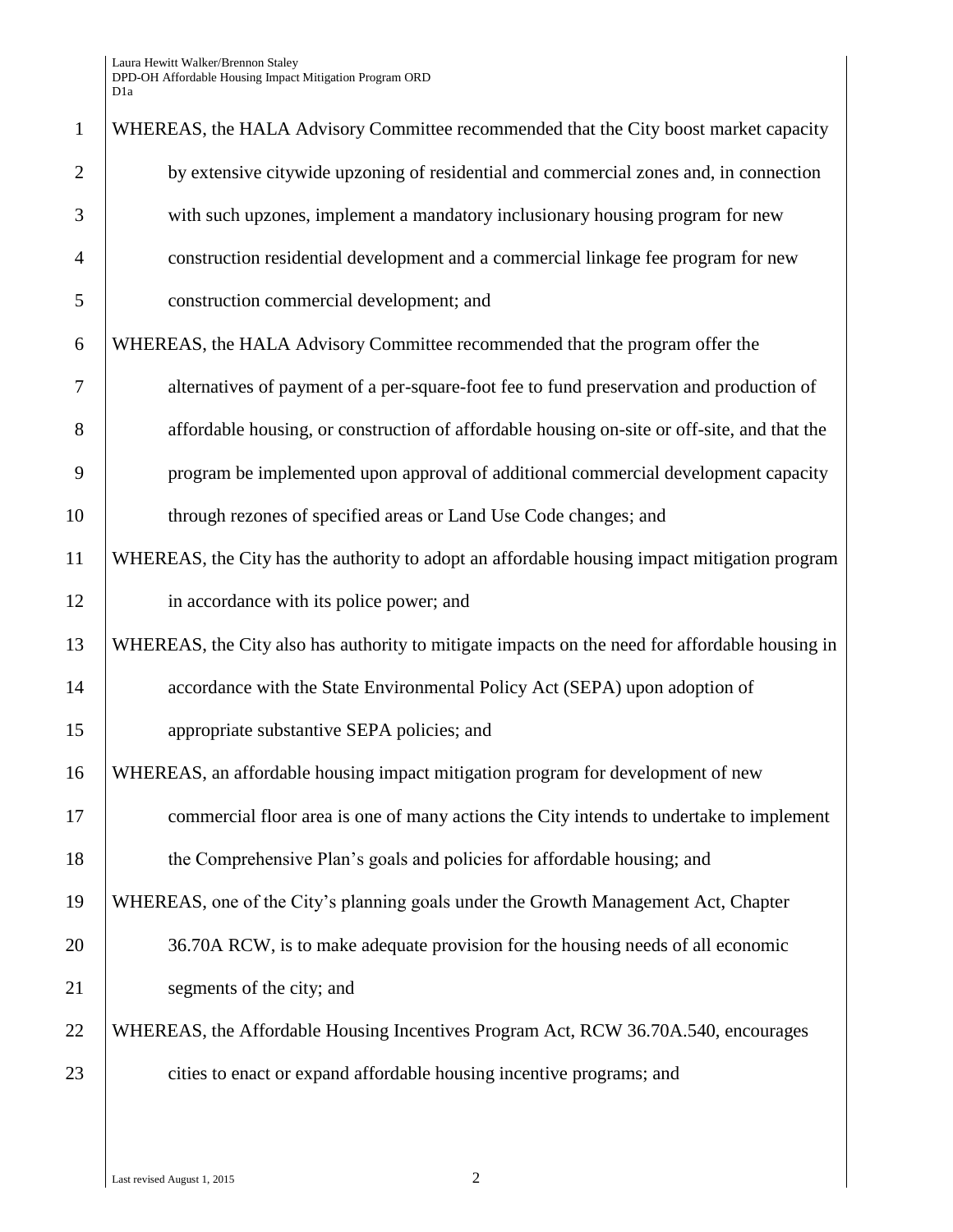| $\mathbf{1}$   | WHEREAS, the Affordable Housing Incentives Program Act set minimum standards for cities          |
|----------------|--------------------------------------------------------------------------------------------------|
| $\overline{2}$ | choosing to implement or expand upon an affordable housing incentive program, but                |
| 3              | encouraged programs that address local circumstances and conditions while                        |
| $\overline{4}$ | simultaneously contributing to the statewide need for additional low-income housing; and         |
| 5              | WHEREAS, to facilitate implementation of an affordable housing impact mitigation program for     |
| 6              | commercial development recommended by the HALA Advisory Committee, the Council                   |
| $\overline{7}$ | deems it advisable to promptly adopt the governing framework for such a program; and             |
| 8              | WHEREAS, in setting the initial payment and performance levels, the City has set levels that are |
| 9              | lower than those that would be necessary to fully mitigate the housing impacts disclosed         |
| 10             | in a study by David Paul Rosen & Associates commissioned by the City Council; and                |
| 11             | WHEREAS, the July 13, 2015 Statement of Intent for Basic Framework for Mandatory                 |
| 12             | Inclusionary Housing and Commercial Linkage Fee states that the mandatory                        |
| 13             | inclusionary housing and commercial linkage fee programs should be developed to                  |
| 14             | achieve a projected production level of no fewer than 6,000 affordable units for                 |
| 15             | households with incomes no higher than 60 percent of median income over ten years, and           |
| 16             | that if the projected production levels fall below the target, all parties agree to develop      |
| 17             | and consider options to achieve the agreed upon production target; and                           |
| 18             | WHEREAS, the Council also deems it advisable to adopt amendments to the City's substantive       |
| 19             | SEPA policies to allow for mitigation of certain affordable housing impacts under SEPA;          |
| 20             | NOW, THEREFORE,                                                                                  |
| 21             | BE IT ORDAINED BY THE CITY OF SEATTLE AS FOLLOWS:                                                |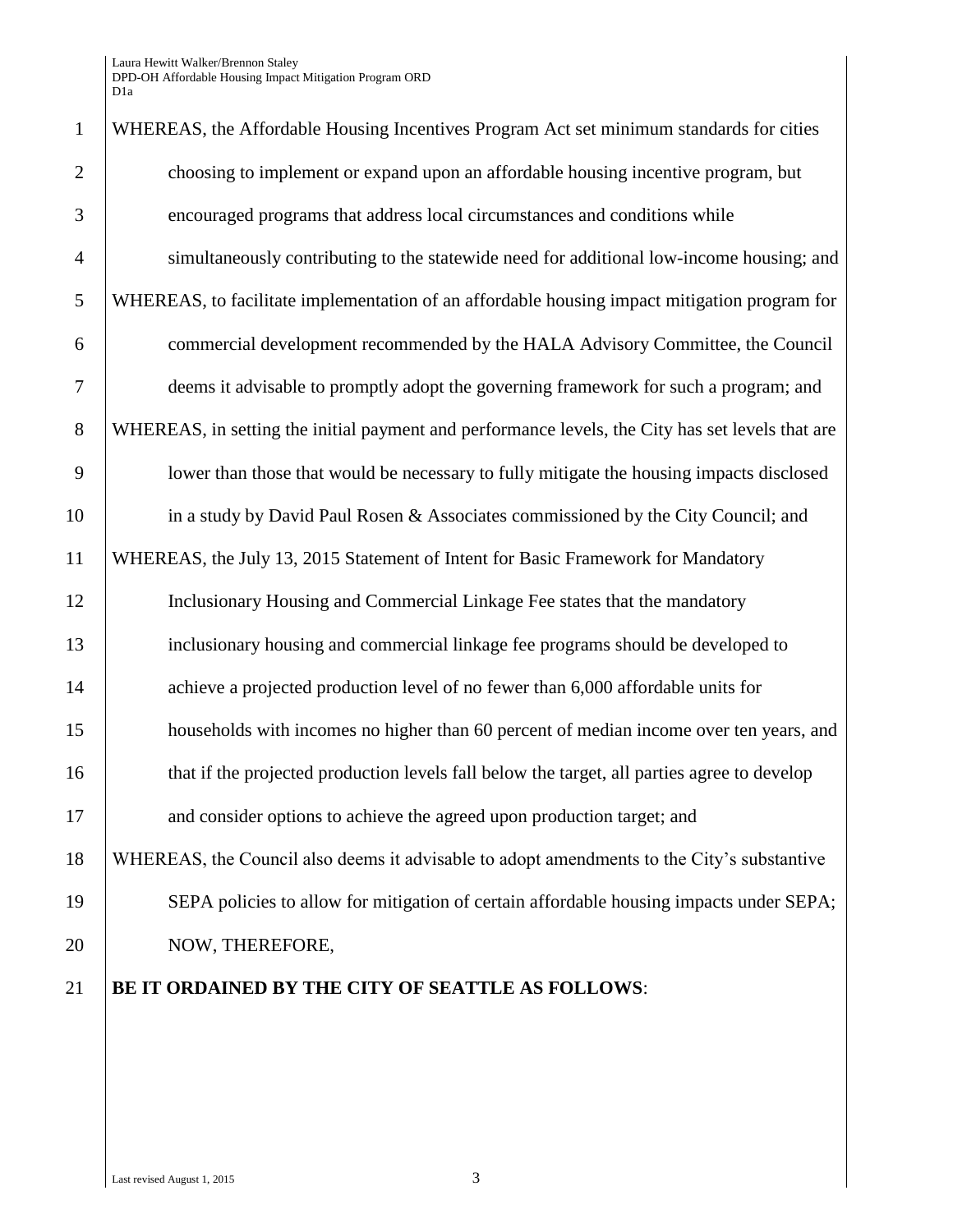| $\mathbf{1}$   | Section 1. A new Chapter 23.58B is added to Division 2, Authorized Uses and                         |
|----------------|-----------------------------------------------------------------------------------------------------|
| $\overline{2}$ | Development Standards, within Subtitle III, Land Use Regulations, of Title 23 of the Seattle        |
| 3              | Municipal Code as follows:                                                                          |
| $\overline{4}$ | <b>Chapter 23.58B Affordable Housing Impact Mitigation Program for Commercial</b>                   |
| 5              | <b>Development</b>                                                                                  |
| 6              | 23.58B.005 Purpose                                                                                  |
| 7              | The purpose of this Chapter 23.58B is to mitigate certain adverse impacts of development            |
| 8              | of new commercial floor area on the need for affordable housing for the households of new           |
| 9              | workers having lower-wage jobs. Chapter 23.58B provides for voluntary agreements for                |
| 10             | mitigation of affordable housing impacts associated with new commercial floor area. The             |
| 11             | mitigation provided in this Chapter 23.58B is not intended to eliminate all affordable housing      |
| 12             | impacts of new commercial floor area.                                                               |
| 13             | 23.58B.010 Intent for implementation                                                                |
| 14             | A. Application of this Chapter 23.58B                                                               |
| 15             | 1. The provisions of this Chapter 23.58B apply in areas for which the provisions                    |
| 16             | of the zone specifically refer to this Chapter 23.58B, or through the terms of a contract rezone in |
| 17             | accordance with Section 23.34.004. The Council intends that references to this Chapter 23.58B       |
| 18             | be made in the provisions of zones in conjunction with:                                             |
| 19             | a. Land Use Code amendments increasing commercial development                                       |
| 20             | capacity in the zone through increases in allowable FAR and/or height or other measures;            |
| 21             | b. Land Use Map amendments increasing commercial development                                        |
| 22             | capacity in an area; or                                                                             |
|                |                                                                                                     |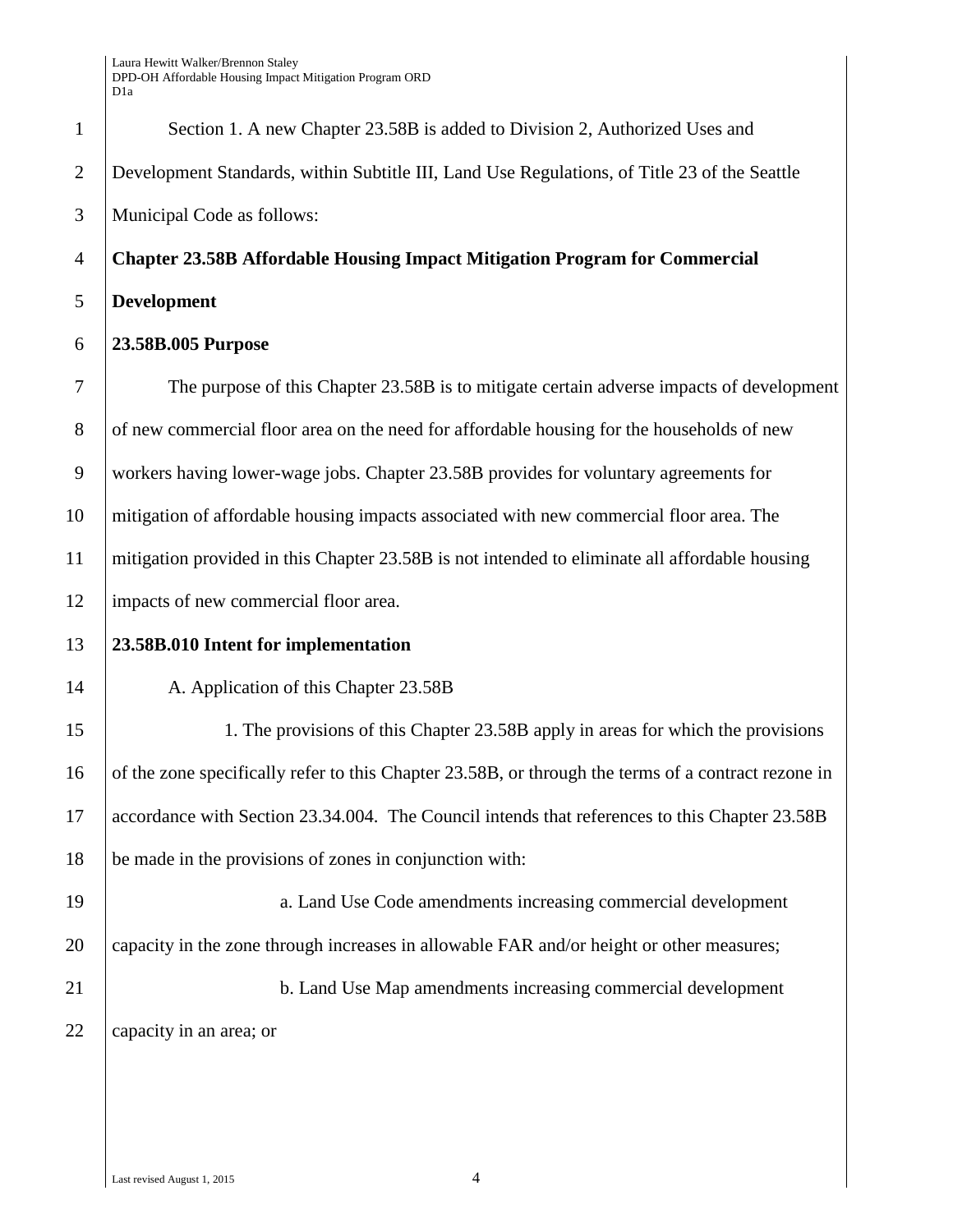| $\mathbf{1}$   | c. A combination of Land Use Code and Land Use Map amendments                                    |
|----------------|--------------------------------------------------------------------------------------------------|
| $\overline{2}$ | increasing commercial development capacity in an area.                                           |
| 3              | 2. The Council intends that the initial implementation phase of enacting                         |
| $\overline{4}$ | amendments described in subsection 23.58B.010.A.1 will consist of:                               |
| 5              | a. An increase in FAR and/or height for all zones in the Downtown and                            |
| 6              | South Lake Union Urban Centers except the Downtown Harborfront 1 (DH-1), Pike Market             |
| $\overline{7}$ | Mixed (PMM), Seattle Mixed 85/65-160 (SM 85/65-160), Seattle Mixed 85-240 (SM 85-240),           |
| 8              | and Commercial 2-40 (C2-40) zones;                                                               |
| 9              | b. Zone-wide increases in development capacity in all Neighborhood                               |
| 10             | Commercial (NC), Commercial (C), Seattle Mixed (SM), and Industrial Commercial (IC) zones        |
| 11             | outside the Downtown and South Lake Union Urban Centers; and                                     |
| 12             | c. Increases in development capacity through rezones of any portions of                          |
| 13             | the University District that are upzoned in accordance with the University District urban design |
| 14             | framework process.                                                                               |
| 15             | B. Amendment of payment and performance amounts                                                  |
| 16             | 1. Initial implementation phase review. The Council recognizes that amendments                   |
| 17             | to the payment and performance amounts provided in this Chapter 23.58B may be needed during      |
| 18             | the initial implementation phase described in subsection 23.58B.010.A.2 to further the target    |
| 19             | production level of no fewer than 6,000 affordable units for households with incomes no higher   |
| 20             | than 60 percent of median income over a ten-year period described in the July 13, 2015           |
| 21             | Statement of Intent for Basic Framework for Mandatory Inclusionary Housing and Commercial        |
| 22             | Linkage Fee. Such amendments could include changes to the payment and performance amounts        |
| 23             | in Table A for 23.58B.040, Table B for 23.58B.040, Table A for 23.58B.050, and Table B for       |
|                |                                                                                                  |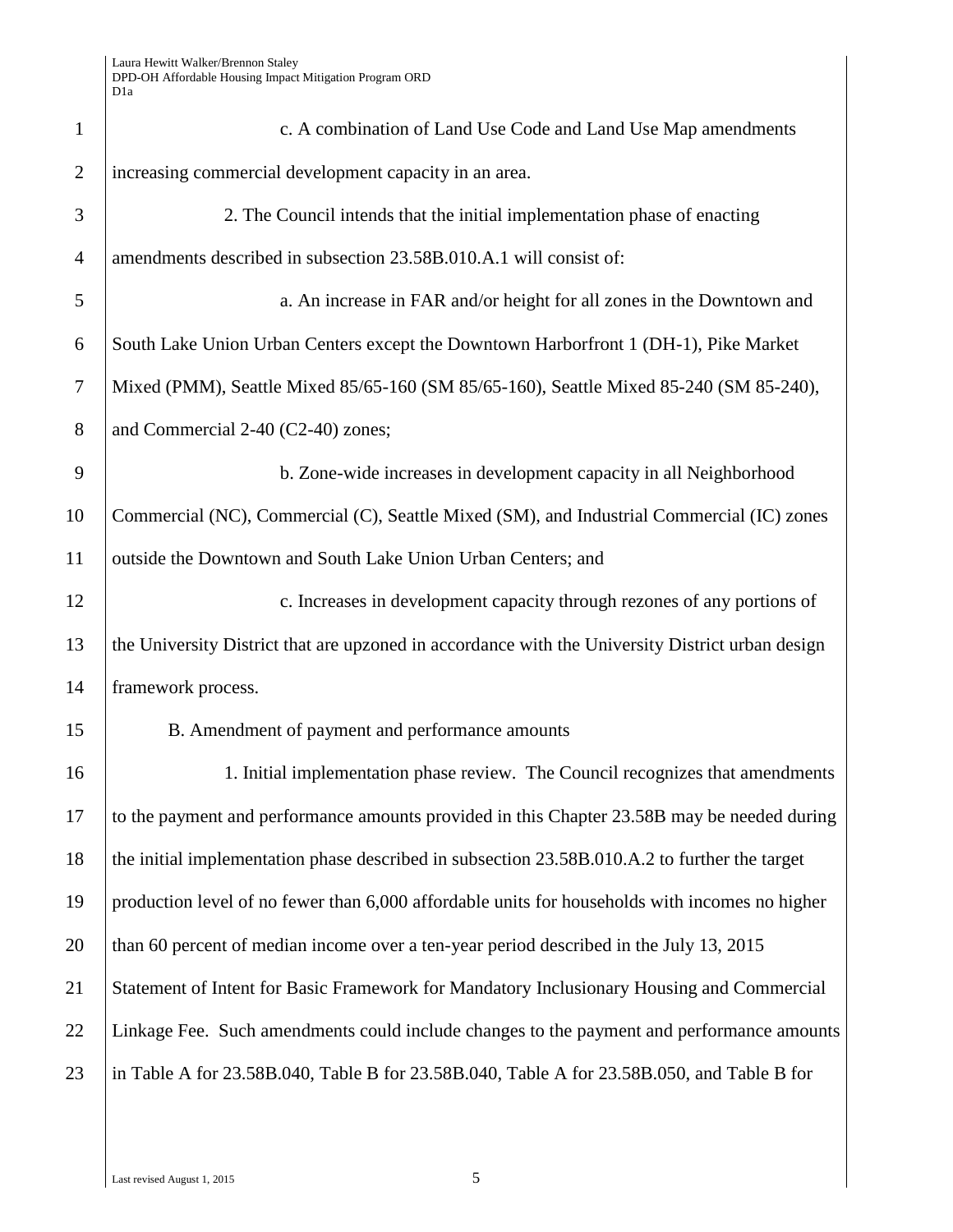23.58B.050, and adding amounts for additional zones or portions of zones in connection with rezones of specific subareas such as portions of the University District. The Council intends that 3 amendments during the initial implementation phase be preceded by a robust stakeholder engagement process including representatives of the for-profit and non-profit development 5 Sectors who participated in the July 13, 2015 Statement of Intent for Basic Framework for Mandatory Inclusionary Housing and Commercial Linkage Fee.

 2. Ongoing review. The Council directs that, during the first six months of 2018 8 and every two years after July 1, 2018, the Director prepare a report on the performance of the mandatory inclusionary housing program described in the July 13, 2015 Statement of Intent for Basic Framework for Mandatory Inclusionary Housing and Commercial Linkage Fee, and the affordable housing impact mitigation program provided in this Chapter 23.58B, including the 12 amount of payments collected under the payment option, the number of affordable housing units produced and preserved with such payments, and the number of affordable housing units constructed under the performance option.

 3. Post-initial implementation phase review. Except as provided in subsection 23.58B.010.B.4, the Council intends that, after the completion of the initial implementation phase described in subsection 23.58B.010.A.2, amendments to the payment and performance 18 amounts in Tables A and B for 23.58B.040 and Tables A and B for 23.58B.050 shall be consistent with the following provisions:

20 a. Amendments may be considered if: 21 1 21 1) After five years from the effective date of the ordinance 22 introduced as Council Bill there is a failure to meet expectations for program 23 performance;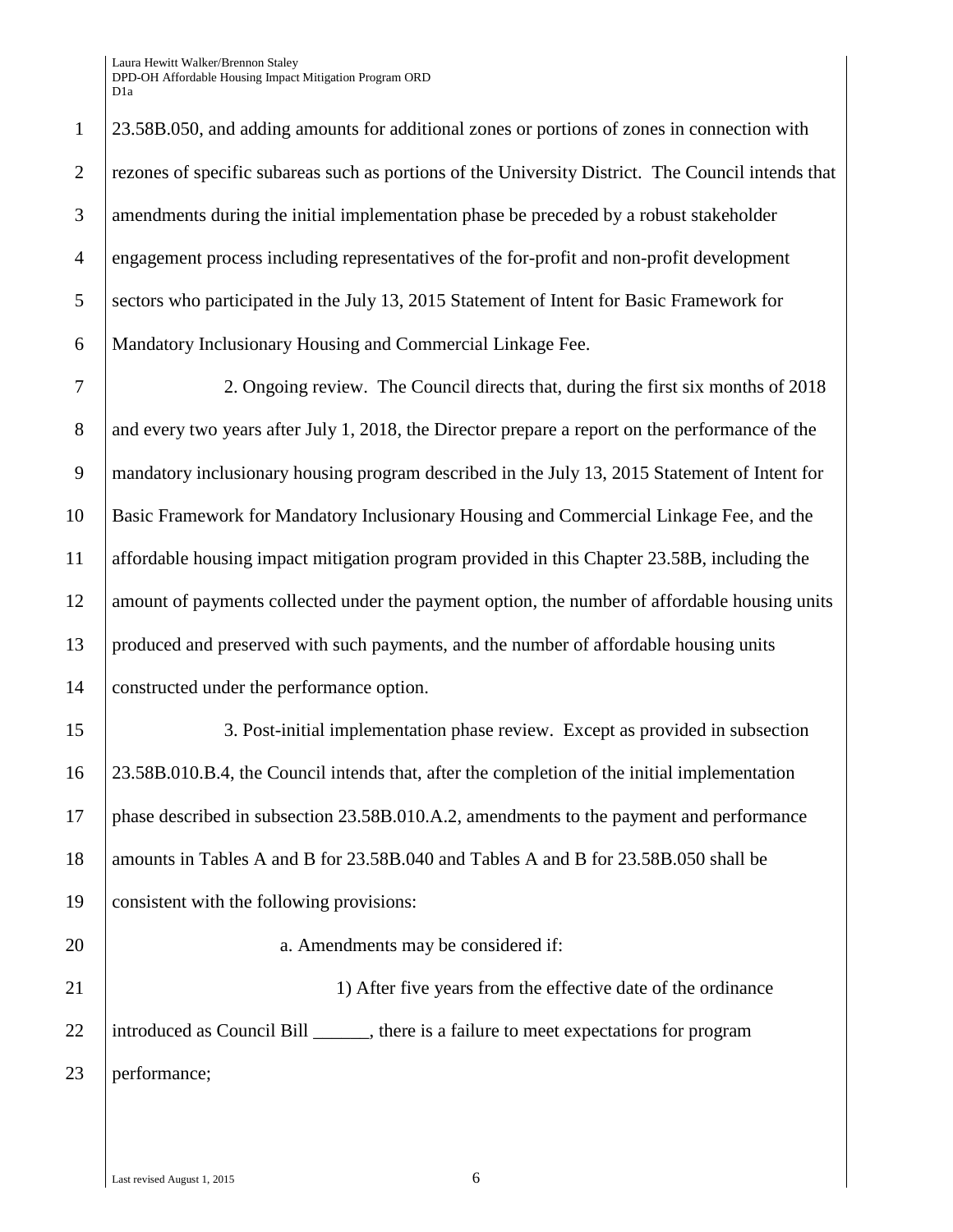| $\mathbf{1}$   | 2) There are significant positive or negative changes in real estate                            |
|----------------|-------------------------------------------------------------------------------------------------|
| $\overline{2}$ | development market conditions; or                                                               |
| 3              | 3) Neither of the preceding criteria is met and ten years have                                  |
| $\overline{4}$ | elapsed since the completion of the initial implementation phase described in subsection        |
| 5              | 23.58B.010.A.2.                                                                                 |
| 6              | b. If amendments are considered in accordance with a criterion in                               |
| $\tau$         | subsection 23.58B.010.B.3.a, the Mayor and Council shall appoint a Technical Review             |
| 8              | Committee whose membership includes appropriate stakeholder representation, including           |
| 9              | representatives of the for-profit and non-profit development sectors and members of community-  |
| 10             | based groups, and shall provide the Committee with clear objectives to be accomplished by a     |
| 11             | revision of the payment and performance amounts in this Chapter 23.58B.                         |
| 12             | c. If appointed, the Technical Review Committee shall prepare a report                          |
| 13             | and recommendation regarding amendments to the payment and performance amounts in Table         |
| 14             | A for 23.58B.040, Table B for 23.58B.040, Table A for 23.58B.050, and Table B for               |
| 15             | 23.58B.050. The Mayor shall consider the Technical Review Committee's report and                |
| 16             | recommendations and shall transmit them to the Council along with any recommendation by the     |
| 17             | Mayor for amendments.                                                                           |
| 18             | 4. Amendments concurrent with increased capacity. In conjunction with any                       |
| 19             | increase in commercial development capacity other than those identified in subsection           |
| 20             | 23.58B.010.A.2, the Council will apply Chapter 23.58B to the zones or areas in which capacity   |
| 21             | is increased and may amend Table A for 23.58B.040, Table B for 23.58B.040, Table A for          |
| 22             | 23.58B.050, and Table B for 23.58B.050 for those zones or areas in which capacity is increased. |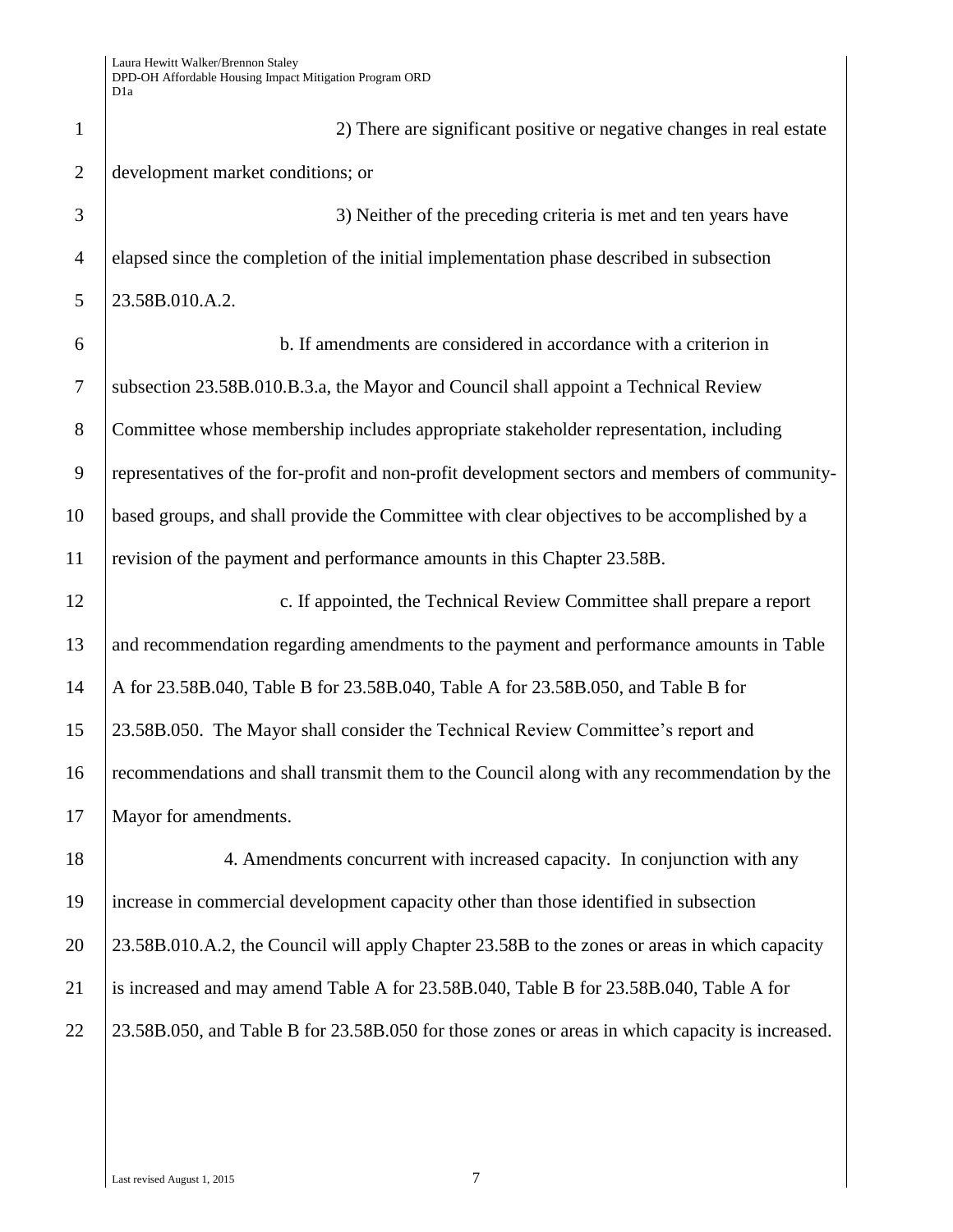C. Process for modifications of development standards 2 1. The Council intends that, at the time reference to this Chapter 23.58B is made 3 in the provisions of a zone consistent with subsection 23.58B.010.A.1, Land Use Code changes 4 will be adopted providing a process by which the Director would be authorized to modify certain dimensional development standards to ensure that, in most cases, utilization of the increased commercial development capacity is not prohibited by development standards. 2. To enable development of such Land Use Code changes, the Director shall 8 report on which development standards, if any, might be appropriate for modification in particular zones and the extent to which modifications might be allowed from particular 10 standards. 11 3. The Council intends that any development standard modification process will also provide for a reduction of the payment and/or performance amounts in a limited number of cases where a portion of the increased development capacity cannot be used because of a development standard from which a modification is not available or is not granted, and not because of decisions of the applicant. **23.58B.015 Scope of Chapter** This Chapter 23.58B contains provisions that apply only in areas for which the provisions 18 of the zone specifically refer to this Chapter 23.58B, or through the terms of a contract rezone in accordance with Section 23.34.004. **23.58B.020 Voluntary agreements for affordable housing** 21 A. General. If an applicant elects to seek approval of a permit for a development as described in subsection 23.58B.020.B, the applicant shall enter into a voluntary agreement with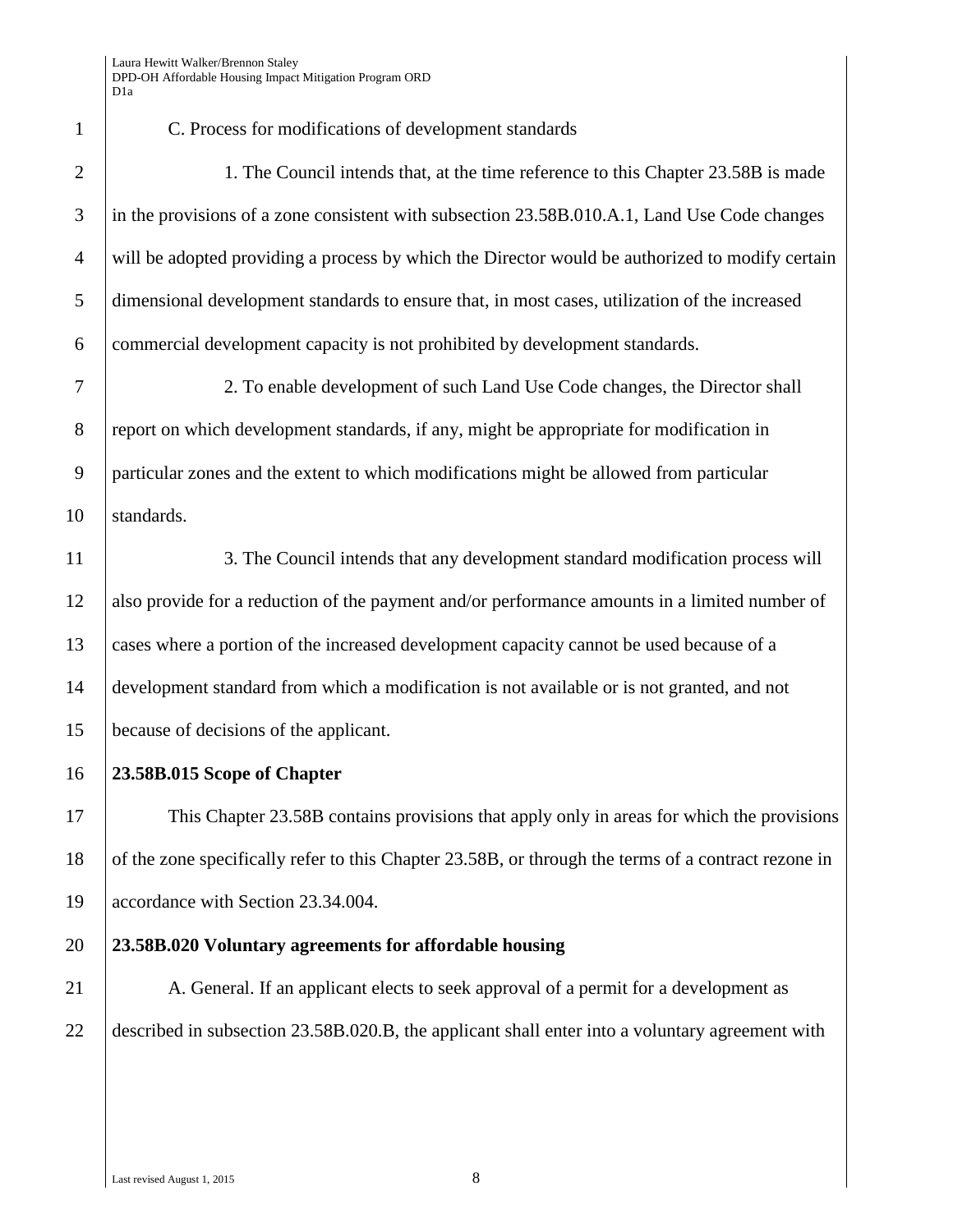| $\mathbf{1}$   | the City to mitigate impacts on the need for affordable housing in accordance with this Chapter     |
|----------------|-----------------------------------------------------------------------------------------------------|
| $\overline{2}$ | 23.58B.                                                                                             |
| 3              | B. Applicability. Except as provided in subsection 23.58B.020.C, Table B for                        |
| $\overline{4}$ | 23.58B.040, or Table B for 23.58B.050, this Chapter 23.58B shall apply to development of either     |
| 5              | a new structure, or an addition to an existing structure, that contains more than 4,000 square feet |
| 6              | of new chargeable floor area devoted to commercial uses.                                            |
| 7              | C. Exemptions                                                                                       |
| 8              | The following commercial uses are exempt from the requirements of this Chapter                      |
| $\overline{9}$ | 23.58B in a structure with at least 50 percent of its above-grade gross floor area in residential   |
| 10             | use:                                                                                                |
| 11             | 1. Up to a total of 4,000 square feet of street-level floor area containing the                     |
| 12             | following uses:                                                                                     |
| 13             | a. Arts facilities;                                                                                 |
| 14             | b. Eating and drinking establishments;                                                              |
| 15             | c. Entertainment uses other than adult cabarets, adult motion picture                               |
| 16             | theaters, and adult panorams; and                                                                   |
| 17             | d. Sales and services, general.                                                                     |
| 18             | 2. Street-level uses along a designated pedestrian street that are required to meet                 |
| 19             | the street-level use standards of a Pedestrian designation.                                         |
| 20             | 3. Commercial uses within a development with rent- or income-restricted housing                     |
| 21             | if, for at least 75 percent of the units, a regulatory agreement, housing covenant, or other legal  |
| 22             | document on the property title limits the income of households that may rent the units to no        |
|                |                                                                                                     |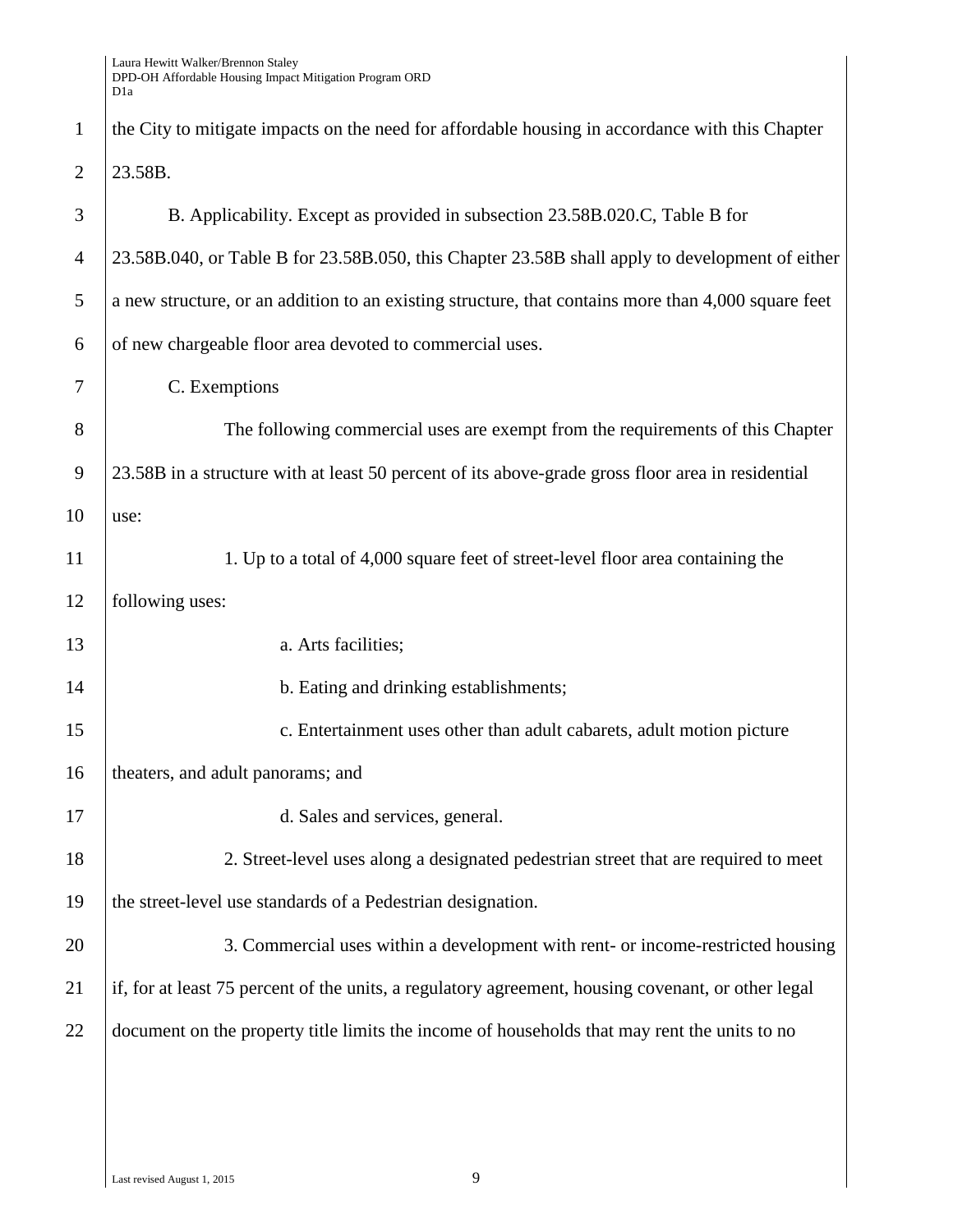higher than 60 percent of median income and controls the rents that may be charged for at least 2  $\vert$  50 years.

 D. Options for mitigating affordable housing impacts. The applicant shall enter into a voluntary agreement with the City to mitigate affordable housing impacts either by providing affordable housing through the payment option in accordance with Section 23.58B.040, the performance option in accordance with Section 23.58B.050, or a combination thereof. E. Relationship to incentive zoning. In areas for which the provisions of the zone 8 specifically refer to this Chapter 23.58B and for which the provisions of the zone also allow additional chargeable floor area to be achieved in accordance with Section 23.49.012, or extra non-residential floor area to be achieved in accordance with Chapter 23.58A, beyond a base height and/or base FAR, the following provisions apply: 12 1. The base FAR and maximum FAR and base height and maximum height shall be in accordance with the provisions of the zone. 2. To exceed the base FAR and/or base height, the requirements of the provisions of the zone and/or Chapter 23.58A for achieving chargeable floor area or extra non-residential floor area above the base height and/or base FAR shall be met, provided that: 17 a. Affordable housing provided through the payment option in accordance with Section 23.58B.040 or the performance option in accordance with Section 23.58B.050 may 19 also be counted toward: 20 1) The low-income housing requirements for achieving chargeable floor area above the base FAR in accordance with Section 23.49.012; and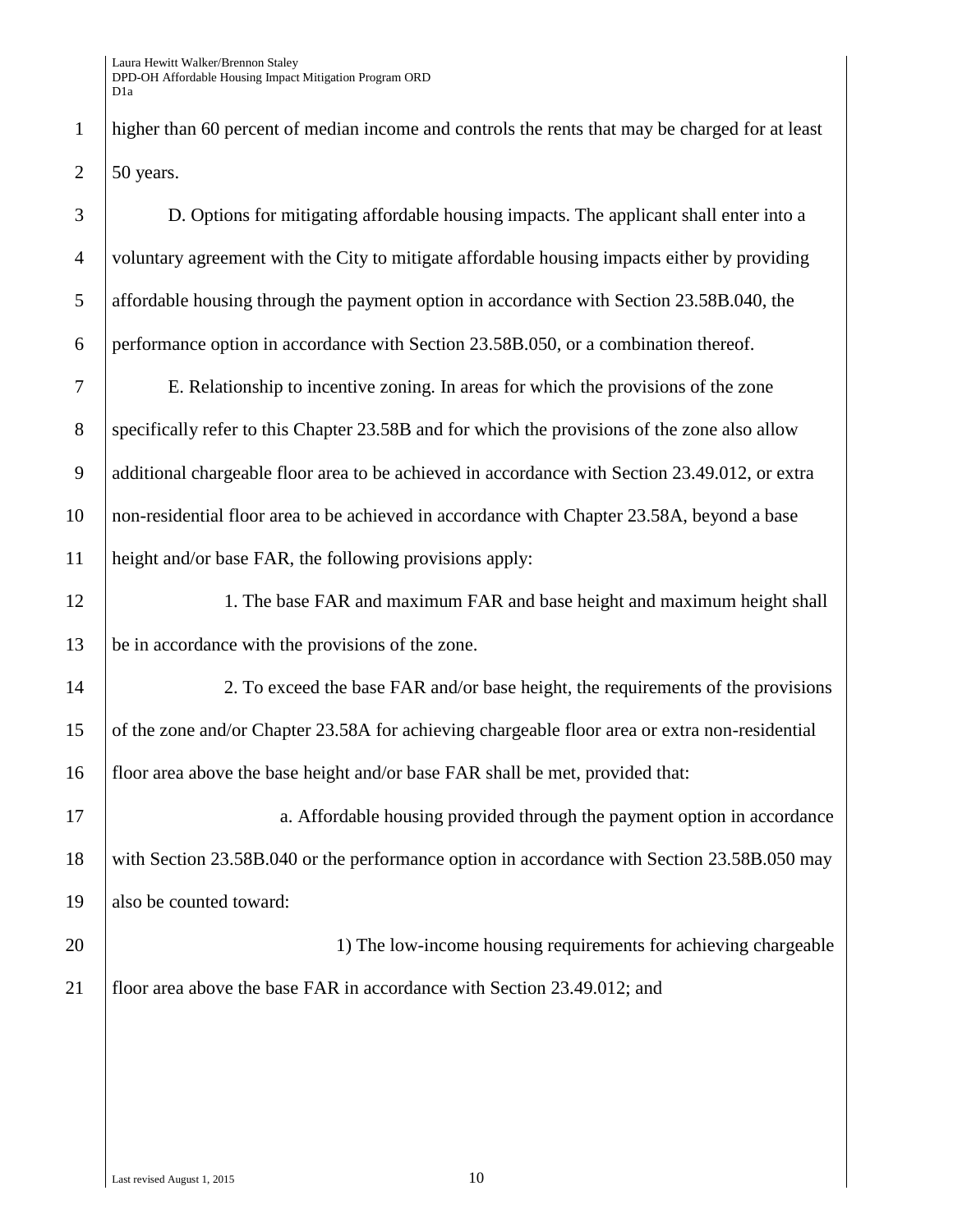| $\mathbf{1}$   | 2) The affordable housing, as defined in subsection 23.58A.004.B,                               |
|----------------|-------------------------------------------------------------------------------------------------|
| $\overline{2}$ | requirements for achieving extra non-residential floor area in accordance with Chapter 23.58A,  |
| 3              | whichever applies;                                                                              |
| $\overline{4}$ | b. If the applicant uses the performance option in accordance with Section                      |
| 5              | 23.58B.050, the applicant shall provide the greater of the following:                           |
| 6              | 1) The performance amount required by this Chapter 23.58B for                                   |
| $\overline{7}$ | the applicable chargeable floor area in accordance with subsection 23.58B.020.B; or             |
| 8              | 2) The low-income housing performance amount required by                                        |
| 9              | Section 23.49.012 for achieving chargeable floor area above the base FAR, or the affordable     |
| 10             | housing, as defined in subsection 23.58A.004.B, performance amount required by Chapter          |
| 11             | 23.58A for achieving extra non-residential floor area, whichever applies;                       |
| 12             | c. If the applicant uses the payment option in accordance with Section                          |
| 13             | 23.58B.040, the applicant shall provide the greater of the following:                           |
| 14             | 1) The payment amount required by this Chapter 23.58B for the                                   |
| 15             | applicable chargeable floor area in accordance with subsection 23.58B.020.B; or                 |
| 16             | 2) The low-income housing payment amount required by Section                                    |
| 17             | 23.49.012 for achieving chargeable floor area above the base FAR, or the affordable housing, as |
| 18             | defined in 23.58A.004.B, payment amount required by Chapter 23.58A for achieving extra non-     |
| 19             | residential floor area, whichever applies; and                                                  |
| 20             | d. The applicant shall also satisfy all other requirements of the provisions                    |
| 21             | of the zone and/or Chapter 23.58A for achieving chargeable floor area or extra non-residential  |
| 22             | floor area above the base height or base FAR, including but not limited to any requirements for |
| 23             | child care, open space, regional development credits, and TDR.                                  |
|                |                                                                                                 |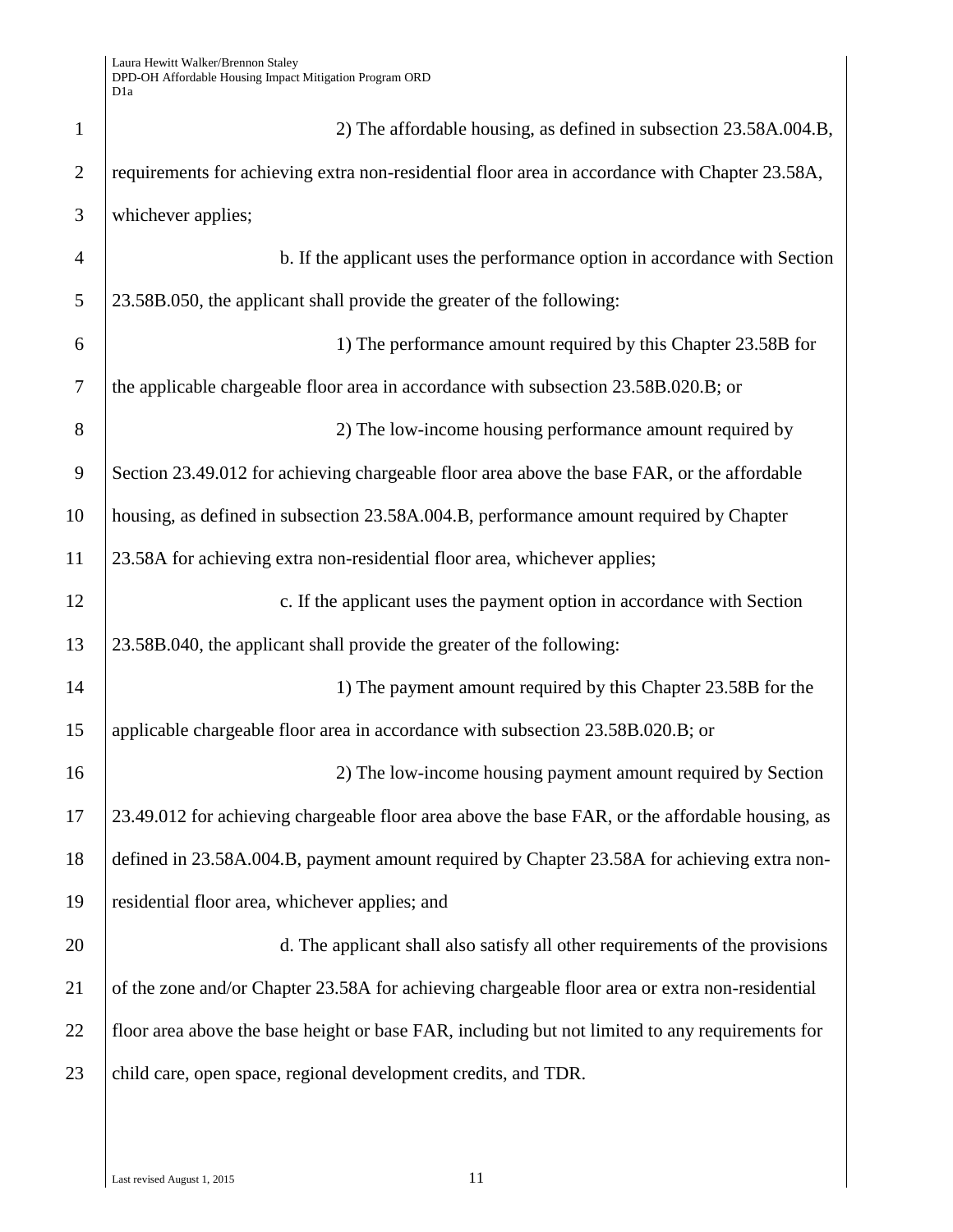| $\mathbf{1}$   | 3. If an applicant does not seek to exceed the base FAR or base height, the                      |
|----------------|--------------------------------------------------------------------------------------------------|
| $\overline{2}$ | applicant shall provide the amount of performance or payment required in accordance with this    |
| 3              | Chapter 23.58B for the applicable chargeable floor area in accordance with subsection            |
| $\overline{4}$ | 23.58B.020.B.                                                                                    |
| 5              | 23.58B.025 Permit application and decision                                                       |
| 6              | A. Permit application. The Master Use Permit application or, if no Master Use Permit is          |
| $\tau$         | required, the application for the permit described in subsection 23.58B.035.A shall meet the     |
| 8              | following requirements:                                                                          |
| 9              | 1. The permit application shall describe the amount of affordable housing impact                 |
| 10             | mitigation to be provided, expressed on a per-square-foot basis for performance and/or payment,  |
| 11             | in accordance with Section 23.58B.040 and/or Section 23.58B.050.                                 |
| 12             | 2. The permit application shall indicate whether the payment option in accordance                |
| 13             | with Section 23.58B.040, performance option in accordance with Section 23.58B.050, or a          |
| 14             | combination of the payment and performance options will be pursued. The applicant shall          |
| 15             | include the following information:                                                               |
| 16             | a. If providing affordable housing impact mitigation through a                                   |
| 17             | combination of the payment and performance options, the applicant shall identify the portions of |
| 18             | chargeable floor area for which the payment option and performance option shall be used.         |
| 19             | b. If providing affordable housing impact mitigation through the                                 |
| 20             | performance option, the applicant shall submit to the Director of Housing for review and         |
| 21             | approval a proposal for provision of affordable housing and a draft housing covenant ensuring    |
| 22             | the affordable housing shall meet the standards of subsection 23.58B.050.B.                      |
|                |                                                                                                  |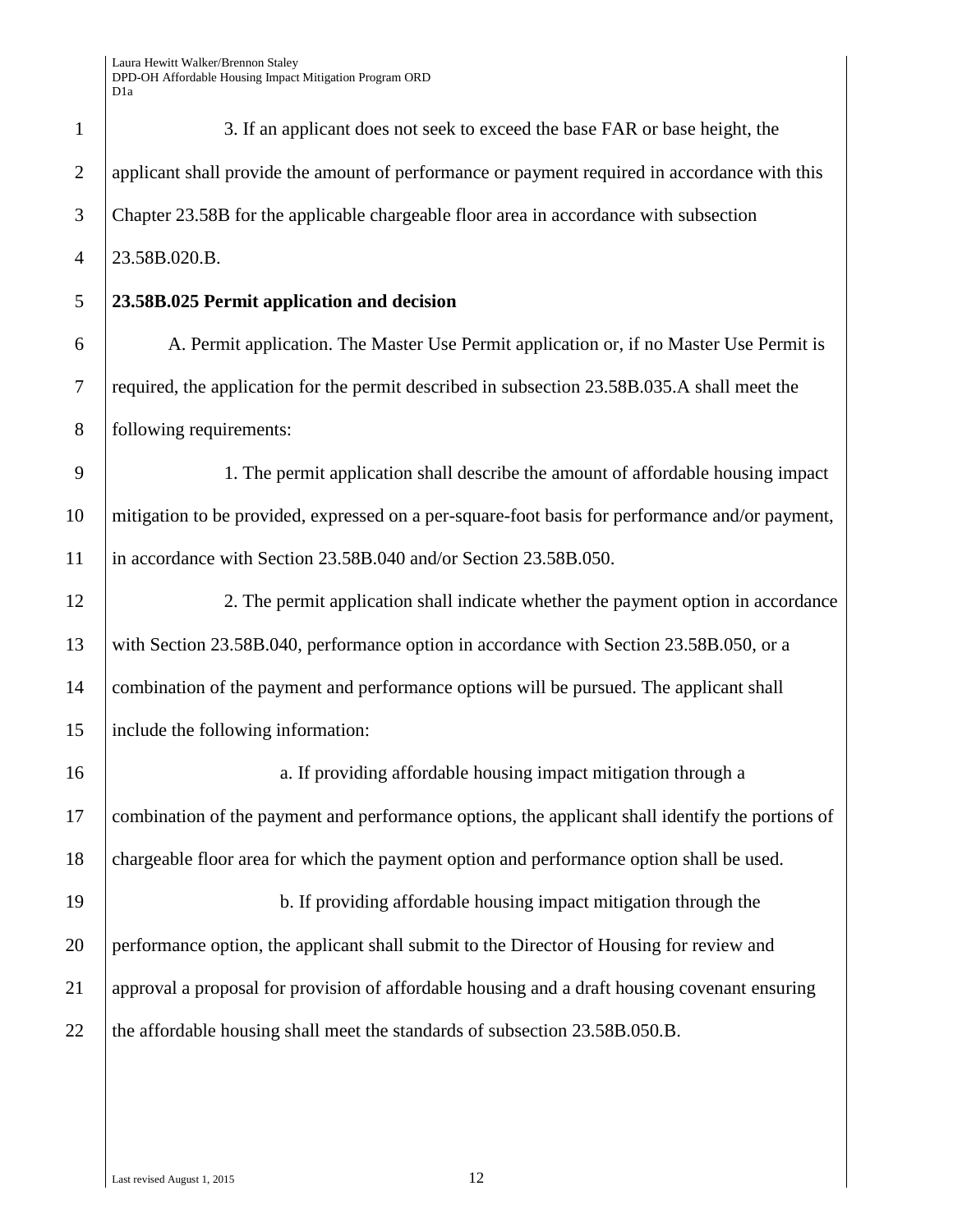c. If the applicant requests a modification in accordance with Section 2 23.58B.030, the applicant shall request such a modification, explain the basis on which the applicant believes the modification should be granted, and provide such supporting documentation as is necessary for review of the request. B. Permit decision. The Master Use Permit decision or, if no Master Use Permit is required, the decision on the permit described in subsection 23.58B.035.A shall meet the following requirements: 1. Subject to subsection 23.58B.025.B.2 and subsection 23.58B.025.B.3, the 9 permit decision shall include approval of the type of mitigation to be provided, whether by payment, performance, or a combination of payment and performance, and specify the amount of mitigation to be provided, expressed on a per-square-foot basis, for performance and/or payment 12 in accordance with Section 23.58B.040 and/or Section 23.58B.050. 2. If a modification is requested in accordance with subsection 23.58B.030.C, the permit decision shall, as a Type I decision, include approval or disapproval of such a modification and specify the amount of mitigation to be provided, expressed on a per-square-foot basis, for performance and/or payment. 17 3. If a modification is requested in accordance with subsection 23.58B.030.B or subsection 23.58B.030.D, the permit decision shall, as a Type II decision, include approval or disapproval of such a modification and specify the amount of mitigation to be provided, 20 expressed on a per-square-foot basis, for performance and/or payment. 21 4. In the absence of a signed voluntary agreement, acceptance of the permit shall 22 constitute a voluntary agreement for the purposes of this Chapter 23.58B.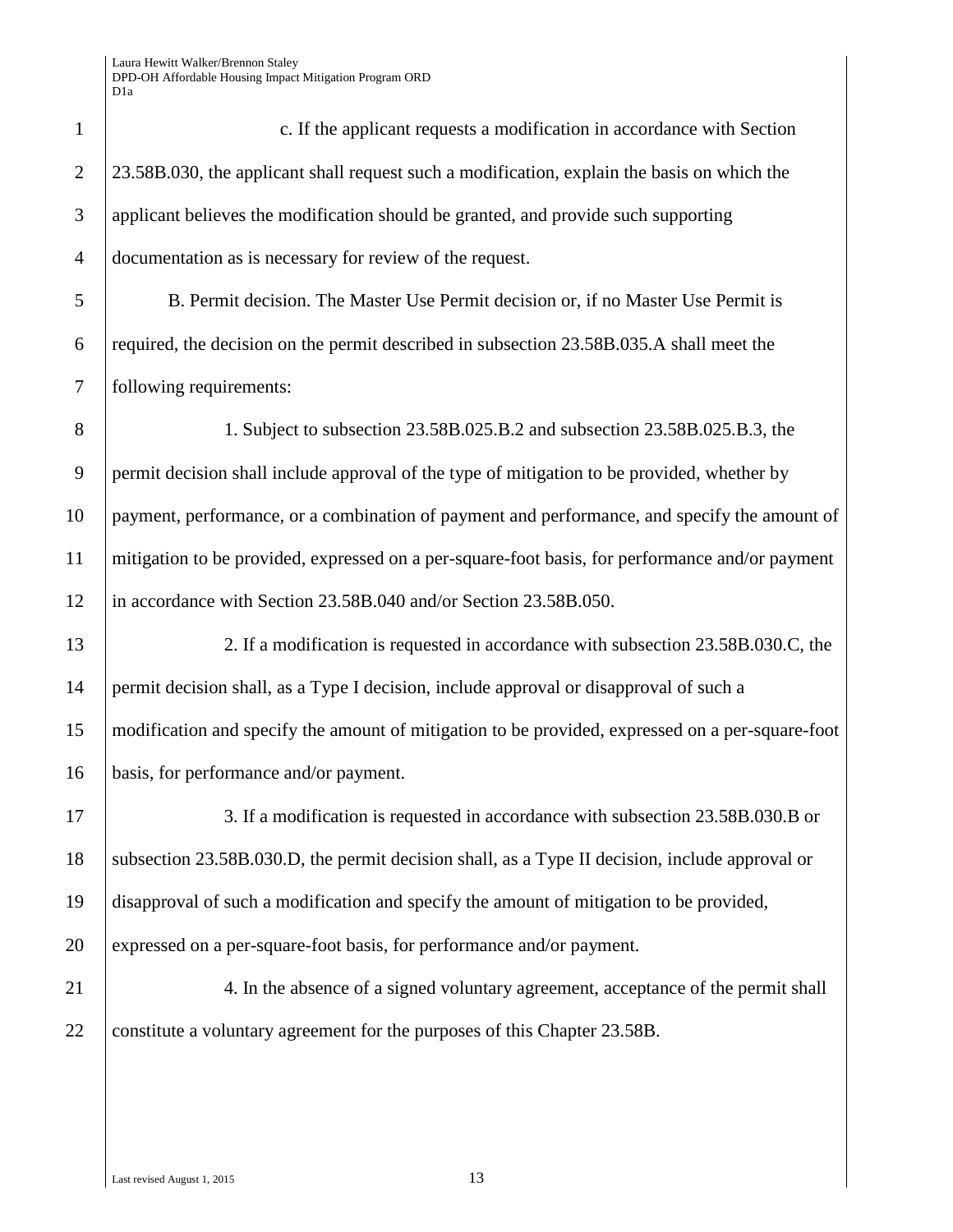| 23.58B.030 Modification of amount of payment or performance                                     |
|-------------------------------------------------------------------------------------------------|
| A. General. An applicant may request from the Director a modification of the amount             |
| of mitigation required by Section 23.58B.040 or Section 23.58B.050. A request shall comply      |
| with the following:                                                                             |
| 1. Prior to requesting a modification in accordance with subsection 23.58B.030.C                |
| or subsection 23.58B.030.D, the applicant shall have applied for any available modifications of |
| development standards that would allow the applicant to utilize the increased commercial        |
| development capacity provided by amendments described in subsection 23.58B.010.A.1.             |
| 2. The request for modification shall be submitted as a part of the relevant permit             |
| application.                                                                                    |
| 3. The request shall describe the scope and extent of the proposed modification.                |
| The applicant shall provide such additional information as may be required by the Director      |
| to make a determination on the request.                                                         |
| 4. The Director shall consult with the Director of Housing in considering                       |
| modification requests.                                                                          |
| 5. The applicant has the burden of proving that a modification is justified.                    |
| B. Mitigation greater than impact. The Director shall modify the amount of mitigation           |
| required in accordance with Section 23.58B.040 or Section 23.58B.050 if the applicant           |
| demonstrates that the required amount of mitigation exceeds the amount that would be needed     |
| to mitigate the actual demand for affordable housing created by the development. A request for  |
| such a modification shall include information showing the affordable housing impacts created by |
| the development, based on the actual characteristics of the development, including for example, |
| the unique characteristics and space utilization of the workforce that will use the development |
|                                                                                                 |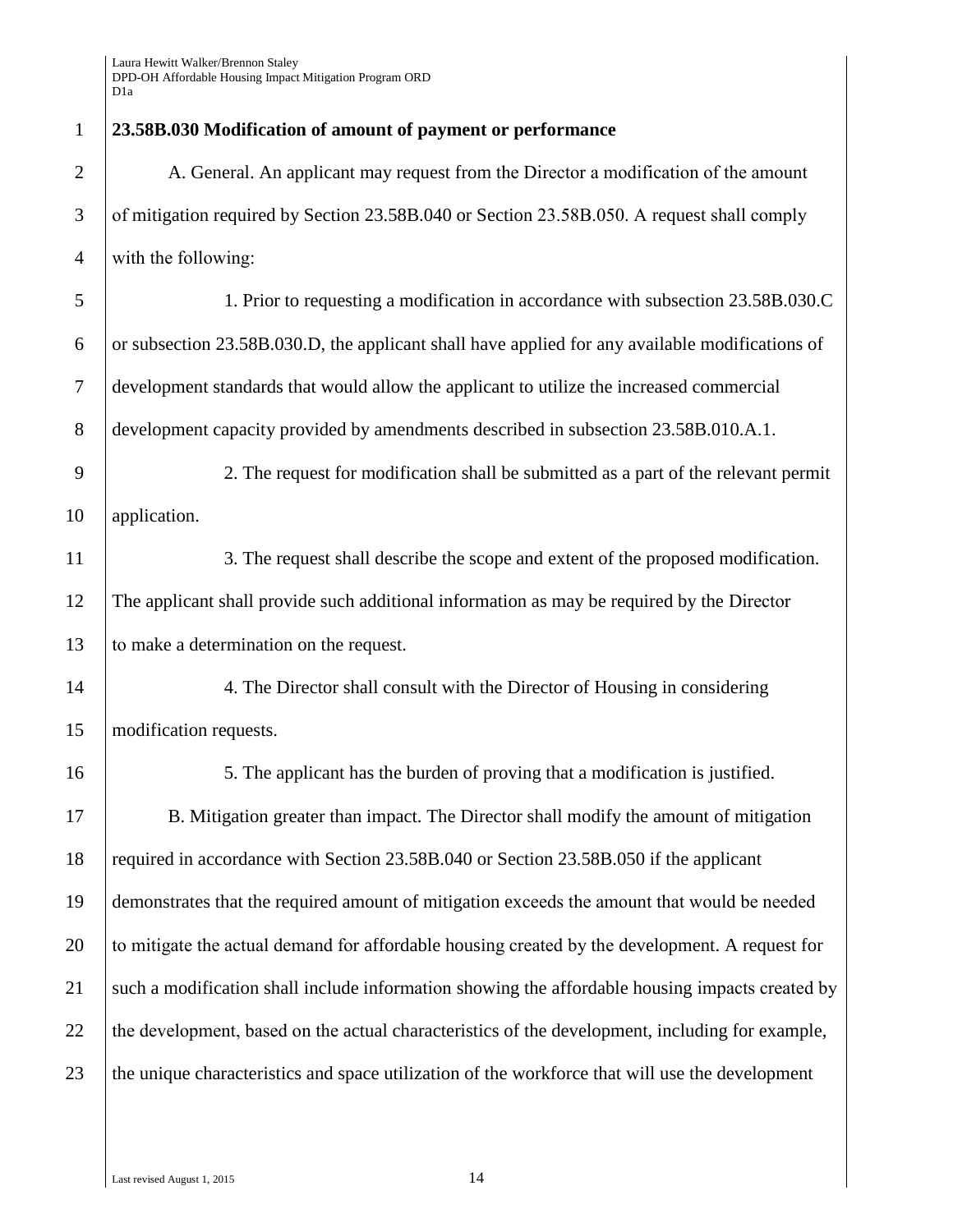1 and the demand of that workforce for affordable housing expressed in terms of the number 2 of employees in households with income at or below 60 percent of median income, and the 3 number of employees in households with income higher than 60 percent of median income but 4 not higher than 80 percent of median income, and such other factors the applicant believes justify 5 a modification.

 $\overline{6}$  C. Mitigation in zones with height limits exceeding 85 feet. The Director shall modify 7 the amount of mitigation if the development is in a zone with a height limit greater than 85 feet 8 and the Director finds that applicable development standards prohibit the development 9 from exceeding a height of 85 feet. The reduced mitigation shall be the payment or performance 10 required in accordance with Section 23.58B.040 or Section 23.58B.050 for the same 11  $\vert$  zone classification as the zone in which the development is located that has a height limit of 85 12 feet, or if that zone classification does not exist, the most comparable zone classification that has 13 a height limit of  $85$  feet or less, as determined by the Director.

14 D. Financial hardship

15 1. The Director may modify the amount of mitigation required in accordance 16 with Section 23.58B.040 or Section 23.58B.050 if the amount of mitigation, after any 17 modification to which the applicant would be entitled in accordance with the standards of 18 Subsection 23.58B.030.B and subsection 23.58B.030.C, would cause a severe and 19 unexpected financial hardship that outweighs the requirement's benefits in mitigating affordable 20 housing impacts.

21 21 2. The request for a modification authorized by subsection 23.58B.030.D.1 shall 22 | include, at a minimum, all of the following:

23 a. The use of the site before the request;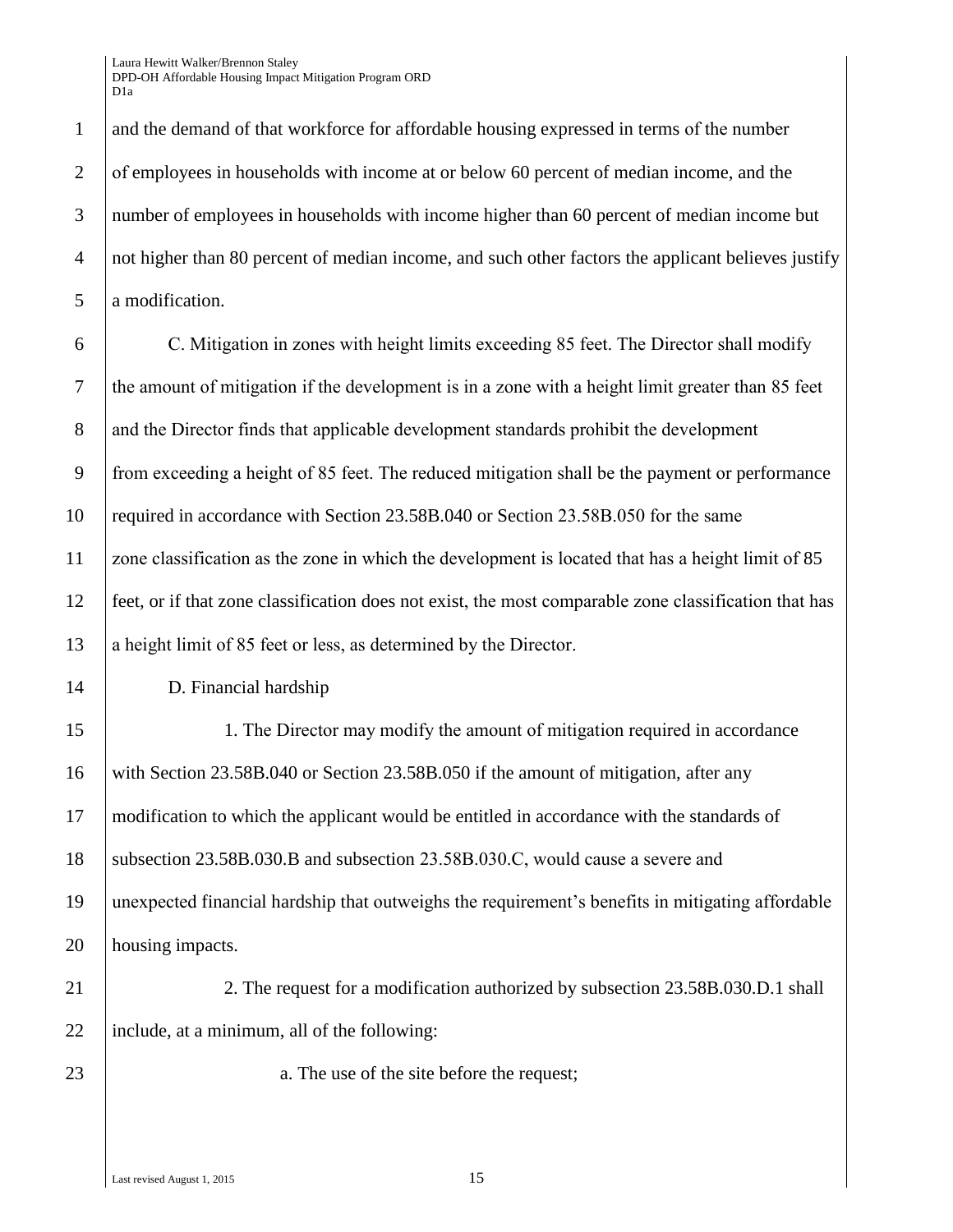| $\mathbf{1}$   | b. How application of the requirements for which the modification is being                          |
|----------------|-----------------------------------------------------------------------------------------------------|
| $\overline{2}$ | requested restricts the proposed use of the site compared to the restrictions that existed prior to |
| 3              | the adoption of this Chapter 23.58B;                                                                |
| $\overline{4}$ | c. The possible remaining uses of the site if the modification were not                             |
| 5              | granted;                                                                                            |
| 6              | d. The uses of the site that would have been allowed prior to the adoption                          |
| 7              | of this Chapter 23.58B;                                                                             |
| 8              | e. A comparison of the estimated amount and percentage of value lost as a                           |
| 9              | result of the requirements versus the estimated amount and percentage of value lost as a result of  |
| 10             | requirements that existed prior to adoption of the requirements of this Chapter 23.58B; and         |
| 11             | f. The feasibility of altering the project to apply the requirements of this                        |
| 12             | Chapter 23.58B.                                                                                     |
| 13             | 3. The Director may grant a modification authorized by subsection                                   |
| 14             | 23.58B.030.D.1 only after considering the following factors:                                        |
| 15             | a. The severity of the financial hardship caused by the mitigation and the                          |
| 16             | degree to which the mitigation requirement could have been anticipated;                             |
| 17             | b. The extent to which alternative designs and uses of the property would                           |
| 18             | remedy any severe and unexpected financial hardship associated with the required mitigation;        |
| 19             | and                                                                                                 |
| 20             | c. The extent to which the qualities of the particular property, its zoning,                        |
| 21             | and other factors are such that the required mitigation creates a unique burden that imposes a      |
| 22             | severe impact on the ability to utilize the property.                                               |
|                |                                                                                                     |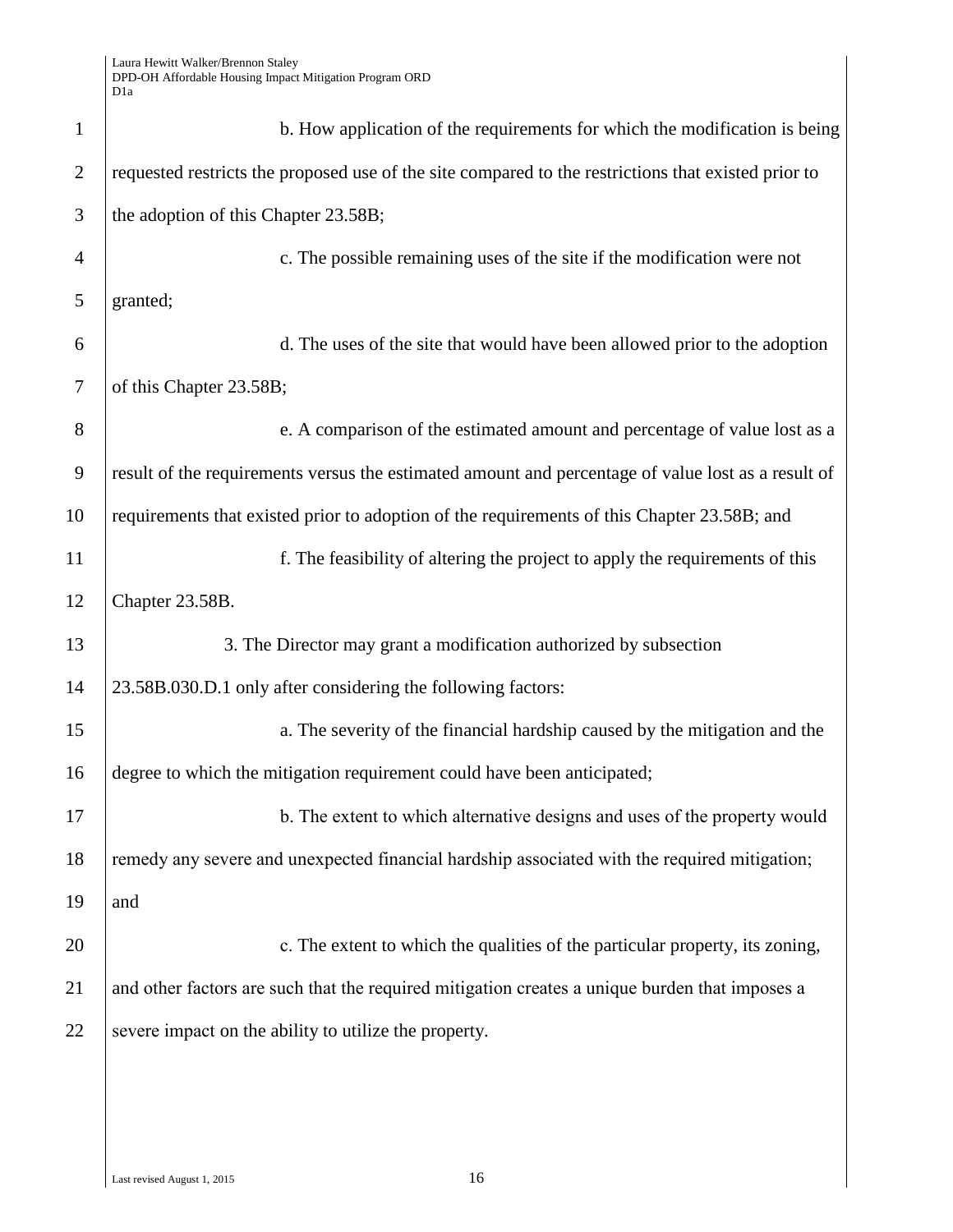| $\mathbf{L}$ | 4. The Director may grant a modification authorized by subsection                           |
|--------------|---------------------------------------------------------------------------------------------|
|              | 23.58B.030.D.1 only to the extent necessary to provide relief from the identified financial |
| 3            | hardship.                                                                                   |

 5. When the Director grants a modification authorized by subsection 23.58B.030.D.1, the Director may impose alternative requirements, implemented through a voluntary agreement, to offset or mitigate a portion of any remaining adverse impacts of the development on the need for affordable housing

**23.58B.035 Documentation and timing** 

9 A. The documentation required by subsection 23.58B.035.B shall be provided prior to issuance of the first construction permit other than a demolition, excavation, or shoring permit or, if the Director has approved a phased building permit application, prior to issuance of the portion of the building permit that includes the structural frame for the entire building.

B. Required documentation

14 1. The applicant shall execute and record a declaration in a form acceptable to the Director that shall commit the applicant to mitigating affordable housing impacts consistent with 16 the permit decision.

 2. The applicant shall provide to the Director of Housing any cash contributions 18 for affordable housing to be provided through the payment option in accordance with Section 23.58B.040.

20 3. The owner of affordable housing provided through the performance option in accordance with Section 23.58B.050 shall execute and record housing covenants approved by the 22 | Director of Housing.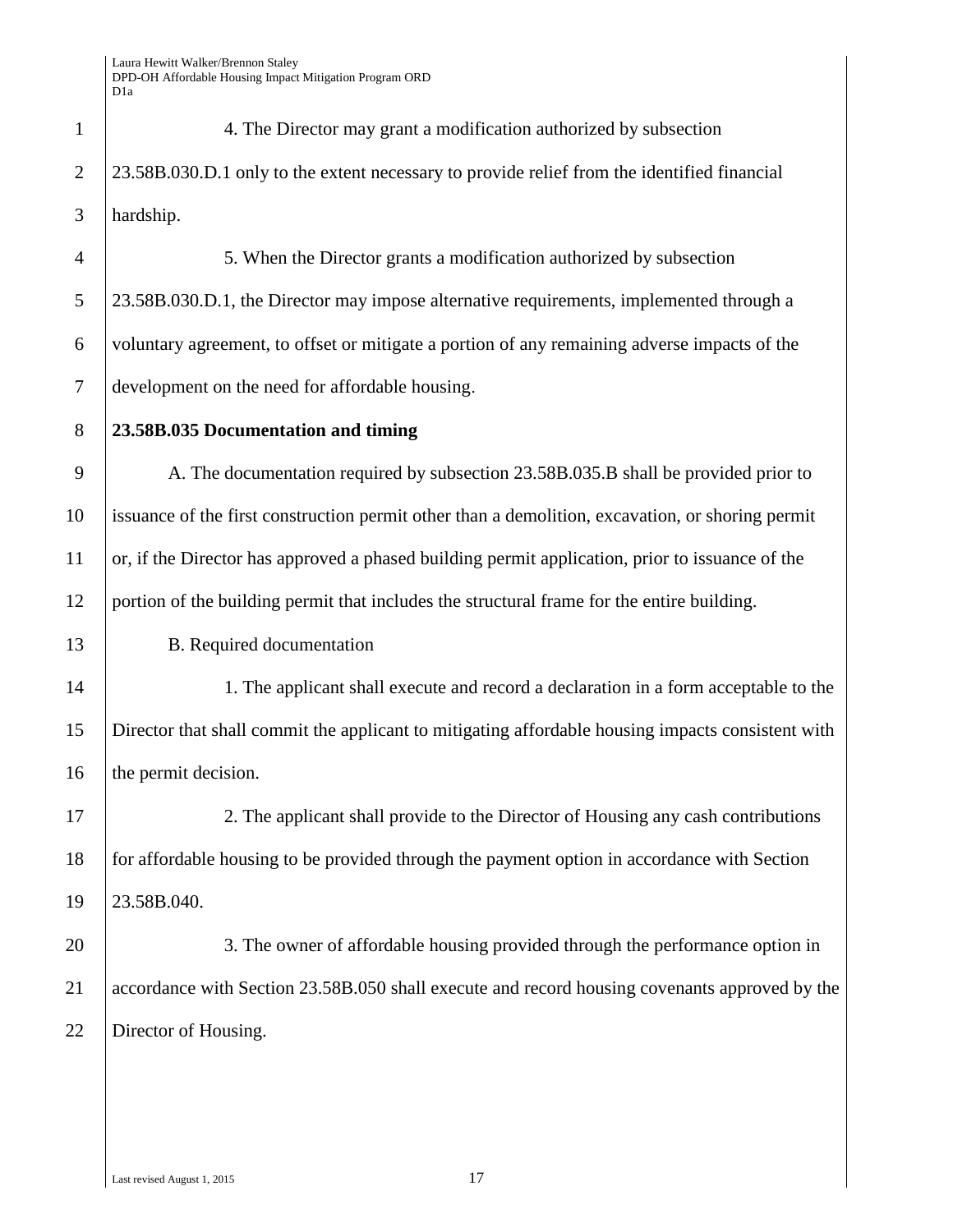## 1 **23.58B.040 Affordable housing impact mitigation – payment option**

2 A. Amount of cash contributions

3 1. Initial payment amounts inside the Downtown and South Lake Union Urban

4 Centers. Inside the Downtown or South Lake Union Urban Centers, an applicant using the

5 payment option shall provide a cash contribution to the City, calculated by multiplying the per-

6 square-foot amount shown in Table A for  $23.58B.040$  by the total square footage of new

7 chargeable floor area devoted to the uses set forth in subsection 23.58B.020.B.

| <b>Table A for 23.58B.040</b> |                                                                                |  |  |
|-------------------------------|--------------------------------------------------------------------------------|--|--|
|                               | Cash contribution to be provided for affordable housing (payment requirement): |  |  |
|                               | inside Downtown and South Lake Union Urban Centers                             |  |  |
|                               | Dollars per square foot of new chargeable                                      |  |  |
| Zone                          | floor area according to subsection                                             |  |  |
|                               | 23.58B.020.B                                                                   |  |  |
| All DH1 zones                 | \$0.00                                                                         |  |  |
| DH2/55                        | \$14.25                                                                        |  |  |
| DH2/65                        | \$15.00                                                                        |  |  |
| DH2/85                        | \$15.25                                                                        |  |  |
| $DMC-65$                      | \$8.25                                                                         |  |  |
| <b>DMC-85</b>                 | \$8.00                                                                         |  |  |
| DMC 85/65-150                 | \$11.75                                                                        |  |  |
| <b>DMC-125</b>                | \$10.00                                                                        |  |  |
| <b>DMC-160</b>                | \$8.00                                                                         |  |  |
| DMC 240/290-400               | \$10.00                                                                        |  |  |
| DMC 340/290-400               | \$12.50                                                                        |  |  |
| <b>DOC1 U/450/U</b>           | \$14.75                                                                        |  |  |
| DOC2 500/300-500              | \$14.25                                                                        |  |  |
| DRC 85-150                    | \$13.50                                                                        |  |  |
| DMR/C 65/65-85                | \$9.75                                                                         |  |  |
| DMR/C 65/65-150               | \$9.75                                                                         |  |  |
| <b>DMR/C 85/65</b>            | \$17.50                                                                        |  |  |
| DMR/C 125/65                  | \$17.50                                                                        |  |  |
| DMR/C 240/125                 | \$14.25                                                                        |  |  |
| <b>DMR/R 85/65</b>            | \$14.00                                                                        |  |  |
| DMR/R 125/65                  | \$16.00                                                                        |  |  |
| DMR/R 240/65                  | \$16.00                                                                        |  |  |
| All IDM zones                 | \$8.00                                                                         |  |  |
| IDR 45/125-240                | \$10.00                                                                        |  |  |
| <b>IDR 150</b>                | \$10.00                                                                        |  |  |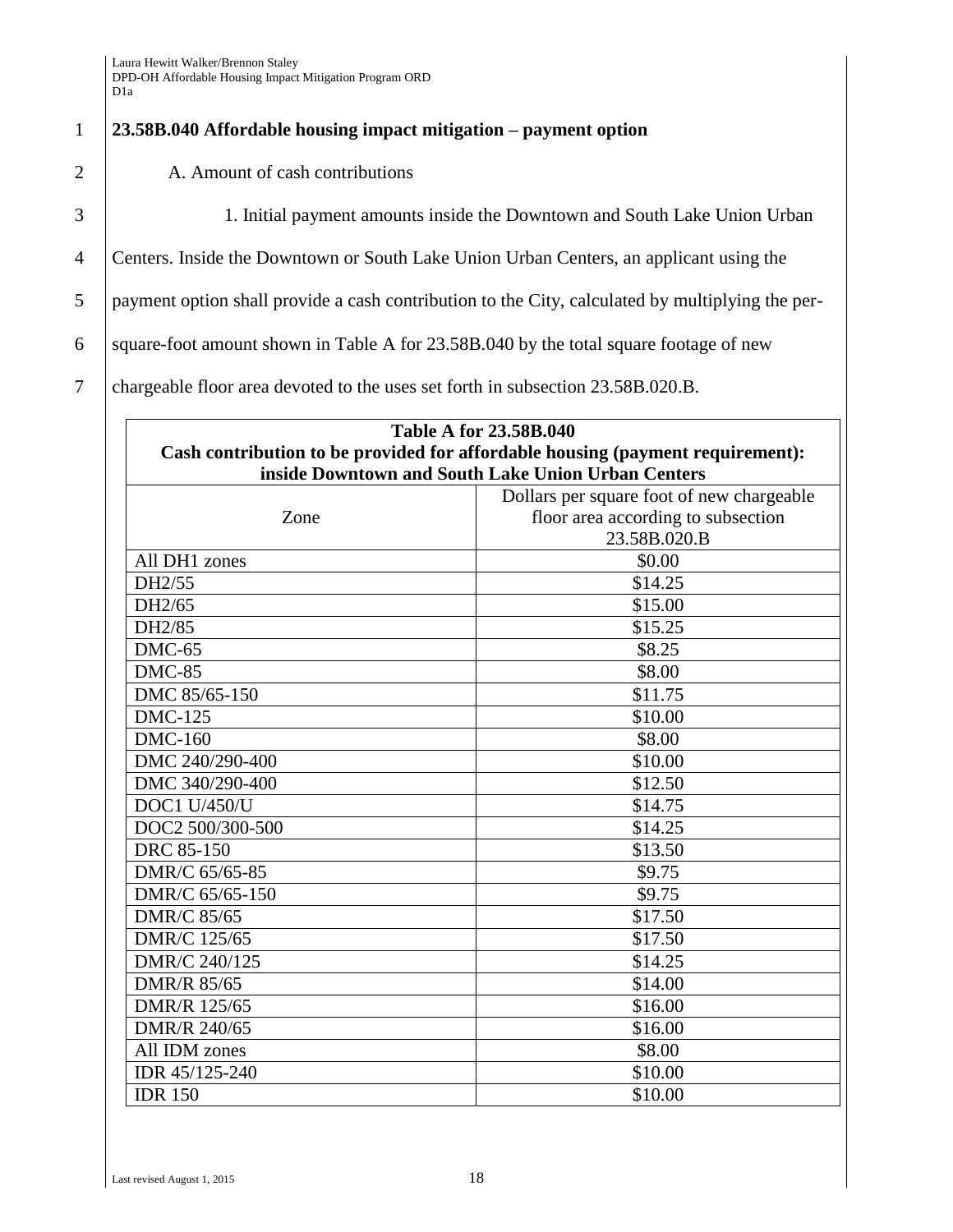|                   | <b>Table A for 23.58B.040</b>                                                  |  |
|-------------------|--------------------------------------------------------------------------------|--|
|                   | Cash contribution to be provided for affordable housing (payment requirement): |  |
|                   | inside Downtown and South Lake Union Urban Centers                             |  |
|                   | Dollars per square foot of new chargeable                                      |  |
| Zone              | floor area according to subsection                                             |  |
|                   | 23.58B.020.B                                                                   |  |
| IDR/C 125/150-240 | \$8.00                                                                         |  |
| <b>PMM-85</b>     | \$0.00                                                                         |  |
| PSM 100/100-120   | \$11.00                                                                        |  |
| PSM 100/100-130   | \$11.00                                                                        |  |
| PSM 100/120-150   | \$11.00                                                                        |  |
| <b>PSM-100</b>    | \$11.00                                                                        |  |
| <b>PSM-245</b>    | \$10.25                                                                        |  |
| PSM-85-120        | \$12.25                                                                        |  |
| SM 85/65-125      | \$8.00                                                                         |  |
| SM 85/65-160      | \$0.00                                                                         |  |
| SM 85-240         | \$0.00                                                                         |  |
| SM 160/85-240     | \$11.25                                                                        |  |
| SM 240/125-400    | \$10.00                                                                        |  |
| SM/R 55/85        | \$8.25                                                                         |  |
| $SM-85$           | \$8.00                                                                         |  |
| SM-125            | \$8.00                                                                         |  |
| $IC-45$           | \$8.00                                                                         |  |
| $IC-65$           | \$8.00                                                                         |  |
| $C2-40$           | \$0.00                                                                         |  |

2 Centers. Outside the Downtown or South Lake Union Urban Centers, an applicant using the 3 payment option shall provide a cash contribution to the City, calculated by multiplying the per-4 square-foot amount shown in Table B for 23.58B.040, based on the location of the development 5 as shown on Map A for 23.58B.050, by the total square footage of new chargeable floor area 6 devoted to the uses set forth in subsection 23.58B.020.B.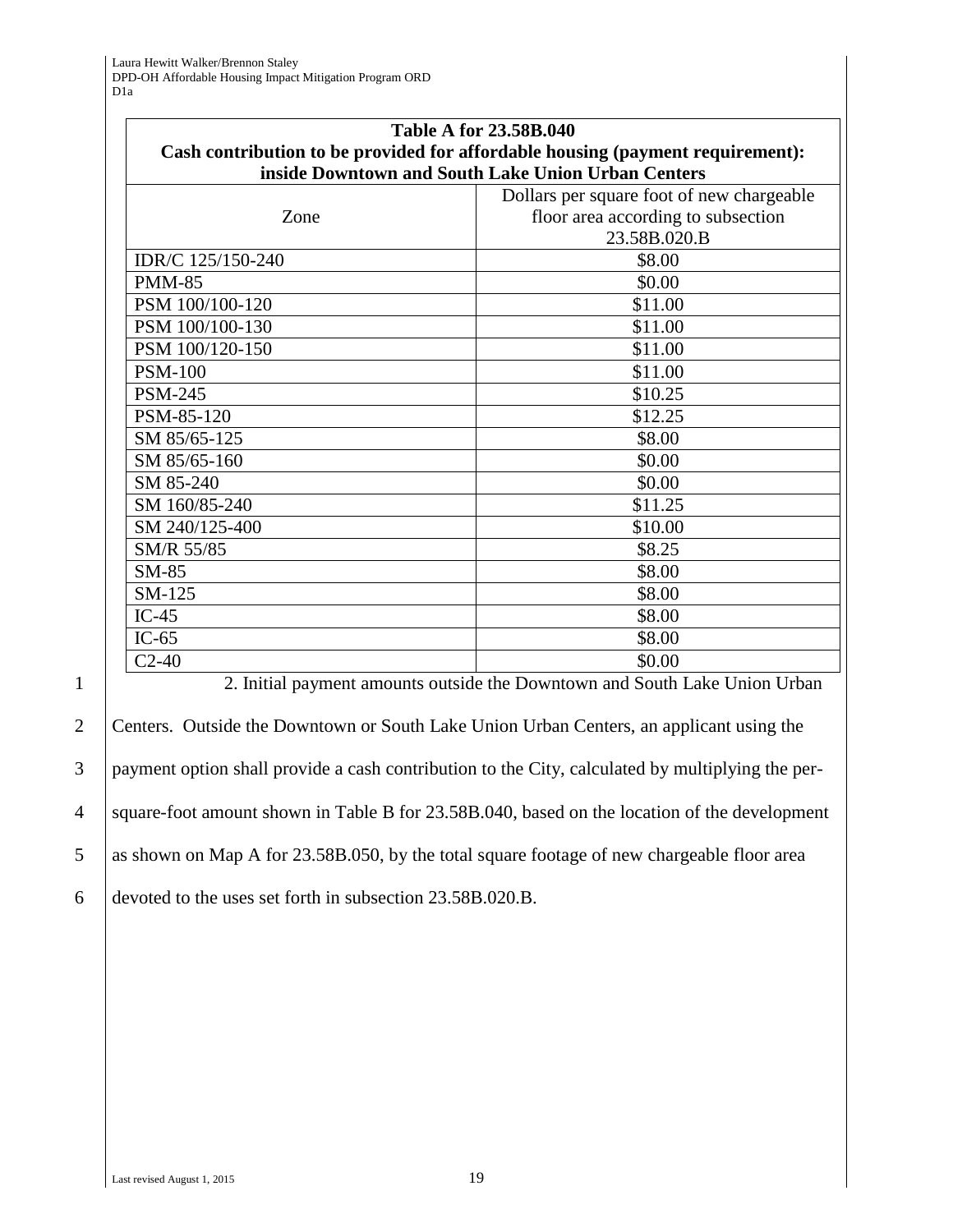|                | <b>Table B for 23.58B.040</b>                                                                                            |                                                    |                                                                                                                                                                                                                                                                                                                                                                       |         |
|----------------|--------------------------------------------------------------------------------------------------------------------------|----------------------------------------------------|-----------------------------------------------------------------------------------------------------------------------------------------------------------------------------------------------------------------------------------------------------------------------------------------------------------------------------------------------------------------------|---------|
|                | Cash contribution to be provided for affordable housing (payment requirement):                                           |                                                    |                                                                                                                                                                                                                                                                                                                                                                       |         |
|                | outside Downtown and South Lake Union Urban Centers<br>Dollars per square foot of new chargeable floor area according to |                                                    |                                                                                                                                                                                                                                                                                                                                                                       |         |
|                | Zone                                                                                                                     |                                                    | subsection 23.58B.020.B                                                                                                                                                                                                                                                                                                                                               |         |
|                |                                                                                                                          | $_{\text{Low}}$                                    | Medium                                                                                                                                                                                                                                                                                                                                                                | High    |
|                | IC 85-160                                                                                                                | \$10.00                                            | \$10.00                                                                                                                                                                                                                                                                                                                                                               | \$10.00 |
|                | All other zones $^{(1)}$                                                                                                 | \$5.00                                             | \$7.00                                                                                                                                                                                                                                                                                                                                                                | \$8.00  |
| $\mathbf{1}$   | Footnotes to Table B for 23.58.B.040                                                                                     | Planned Community - Yesler Terrace (MPC-YT) zones. | $^{(1)}$ Except that the requirements of this Chapter 23.58B are not applicable in Lowrise<br>Multifamily (LR), Midrise Multifamily (MR), Highrise Multifamily (HR), Residential Small<br>Lot (RSL), Single-family (SF), Industrial Buffer (IB), Industrial General (IG), and Master<br>3. Automatic adjustments to initial payment amounts. On March 1, 2016, and on |         |
|                |                                                                                                                          |                                                    |                                                                                                                                                                                                                                                                                                                                                                       |         |
| $\overline{2}$ |                                                                                                                          |                                                    | the same day each year thereafter, the payment amounts in Table A for 23.58B.040 and Table B                                                                                                                                                                                                                                                                          |         |
| 3              |                                                                                                                          |                                                    | for 23.58B.040 shall automatically adjust in proportion to the annual change for the previous                                                                                                                                                                                                                                                                         |         |
| $\overline{4}$ |                                                                                                                          |                                                    | calendar year (January 1 through December 31) in the Consumer Price Index, All Urban                                                                                                                                                                                                                                                                                  |         |
| 5              |                                                                                                                          |                                                    | Consumers, Seattle-Tacoma-Bremerton, WA, All Items (1982-84 = 100), as determined by the                                                                                                                                                                                                                                                                              |         |
| 6              |                                                                                                                          |                                                    | U.S. Department of Labor, Bureau of Labor Statistics or successor index.                                                                                                                                                                                                                                                                                              |         |
| $\overline{7}$ |                                                                                                                          | B. Deposit and use of cash contributions           |                                                                                                                                                                                                                                                                                                                                                                       |         |
| 8              |                                                                                                                          |                                                    | 1. Cash contributions shall be deposited in a special account established solely for                                                                                                                                                                                                                                                                                  |         |
| 9              |                                                                                                                          |                                                    | preserving and producing housing for renter households with incomes no higher than 60 percent                                                                                                                                                                                                                                                                         |         |
| 10             |                                                                                                                          |                                                    | of median income and owner households with incomes no higher than 80 percent of median                                                                                                                                                                                                                                                                                |         |
| 11             |                                                                                                                          |                                                    | income. Earnings on balances in the special account shall accrue to that account.                                                                                                                                                                                                                                                                                     |         |
| 12             |                                                                                                                          |                                                    | 2. Use of cash contributions shall support the preservation and production of                                                                                                                                                                                                                                                                                         |         |
| 13             |                                                                                                                          |                                                    | renter-occupied housing within the city of Seattle. Rental housing supported by the cash                                                                                                                                                                                                                                                                              |         |
| 14             |                                                                                                                          |                                                    | contributions shall be rent- and income-restricted to serve households with incomes no higher                                                                                                                                                                                                                                                                         |         |
| 15             |                                                                                                                          |                                                    | than 60 percent of median income for a minimum period of 50 years. Monthly rent, including                                                                                                                                                                                                                                                                            |         |
| 16             |                                                                                                                          |                                                    | basic utilities, shall not exceed 30 percent of 60 percent of median income, all as determined by                                                                                                                                                                                                                                                                     |         |
| 17             |                                                                                                                          |                                                    | the Director of Housing. Use of cash contributions may also include capital expenditures for                                                                                                                                                                                                                                                                          |         |

Last revised August 1, 2015 20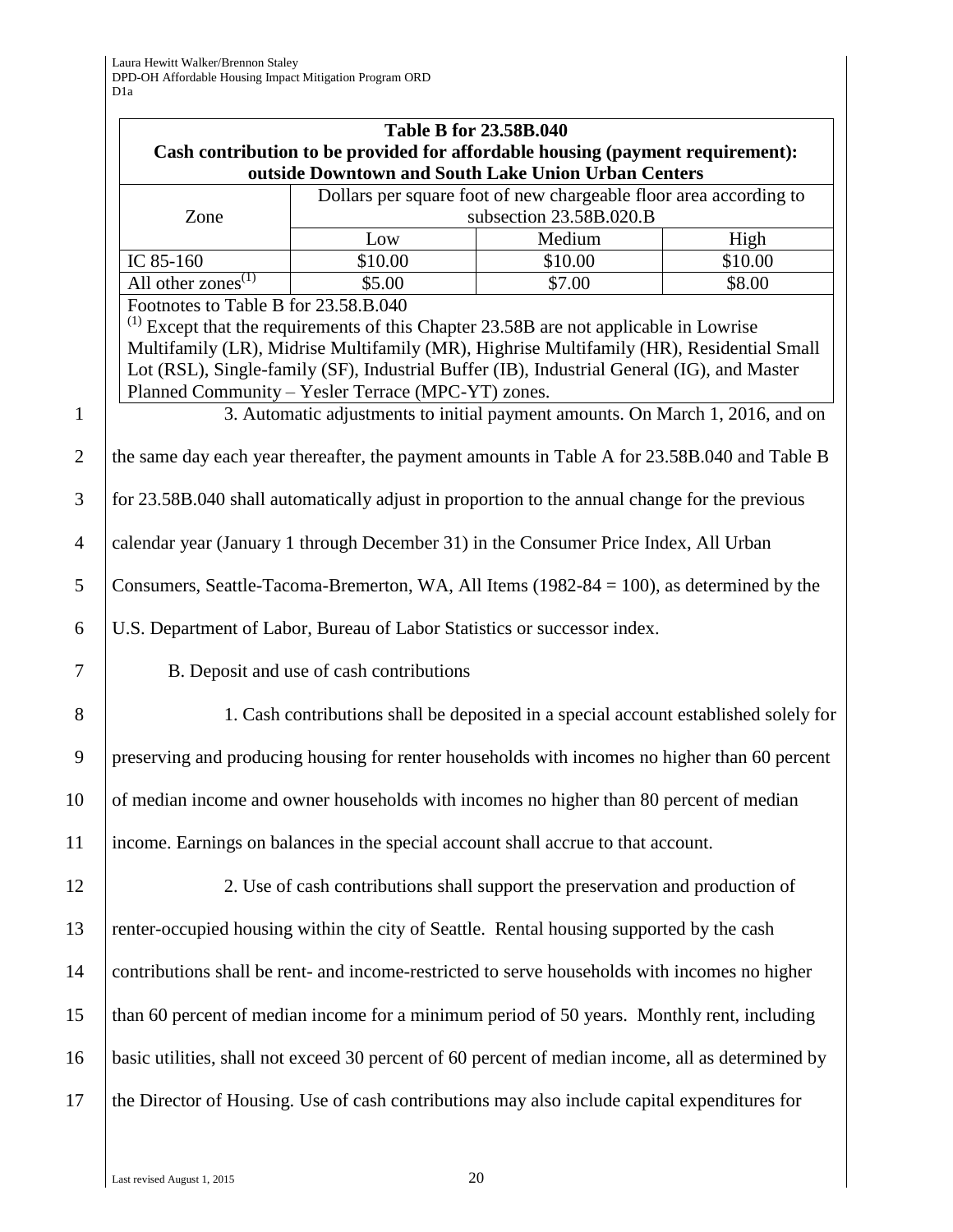| $\mathbf{1}$   | development of owner-occupied housing within the city of Seattle. Owner-occupied housing           |
|----------------|----------------------------------------------------------------------------------------------------|
| $\overline{2}$ | supported by the cash contributions shall be priced to serve households with incomes no higher     |
| 3              | than 80 percent of median income, with resale restrictions for a minimum period of 50 years. For   |
| $\overline{4}$ | purposes of determining the location for use of funds, the City shall consider the extent to which |
| 5              | the housing advances the following factors:                                                        |
| 6              | a. Affirmatively furthering fair housing choice.                                                   |
| 7              | b. Locating within an urban center or urban village.                                               |
| 8              | c. Locating in proximity to frequent bus service or current or planned light                       |
| 9              | rail or street car stops.                                                                          |
| 10             | d. Furthering the City policies to promote economic opportunity and                                |
| 11             | community development and addressing the needs of communities vulnerable to displacement.          |
| 12             | 3. Each cash contribution shall be expended within five years of collection. Any                   |
| 13             | cash contribution not so expended shall be refunded with any interest required by law.             |
| 14             | 23.58B.050 Affordable housing impact mitigation - performance option                               |
| 15             | A. Amount of affordable housing                                                                    |
| 16             | 1. Inside Downtown and South Lake Union Urban Centers. Inside the Downtown                         |
| 17             | or South Lake Union Urban Centers, an applicant using the performance option shall provide net     |
| 18             | rentable floor area of affordable housing meeting the standards of subsection 23.58B.050.B,        |
| 19             | calculated by multiplying the applicable percentage shown in Table A for 23.58B.050 by the         |
| 20             | square footage of new chargeable floor area devoted to the uses set forth in subsection            |
| 21             | 23.58B.020.B, unless such amount totals fewer than three dwelling units, using a conversion        |
| 22             | factor for unit size as determined by the Director, in which case the applicant shall make a cash  |
| 23             | contribution using the payment option in accordance with Section 23.58B.040.                       |
|                |                                                                                                    |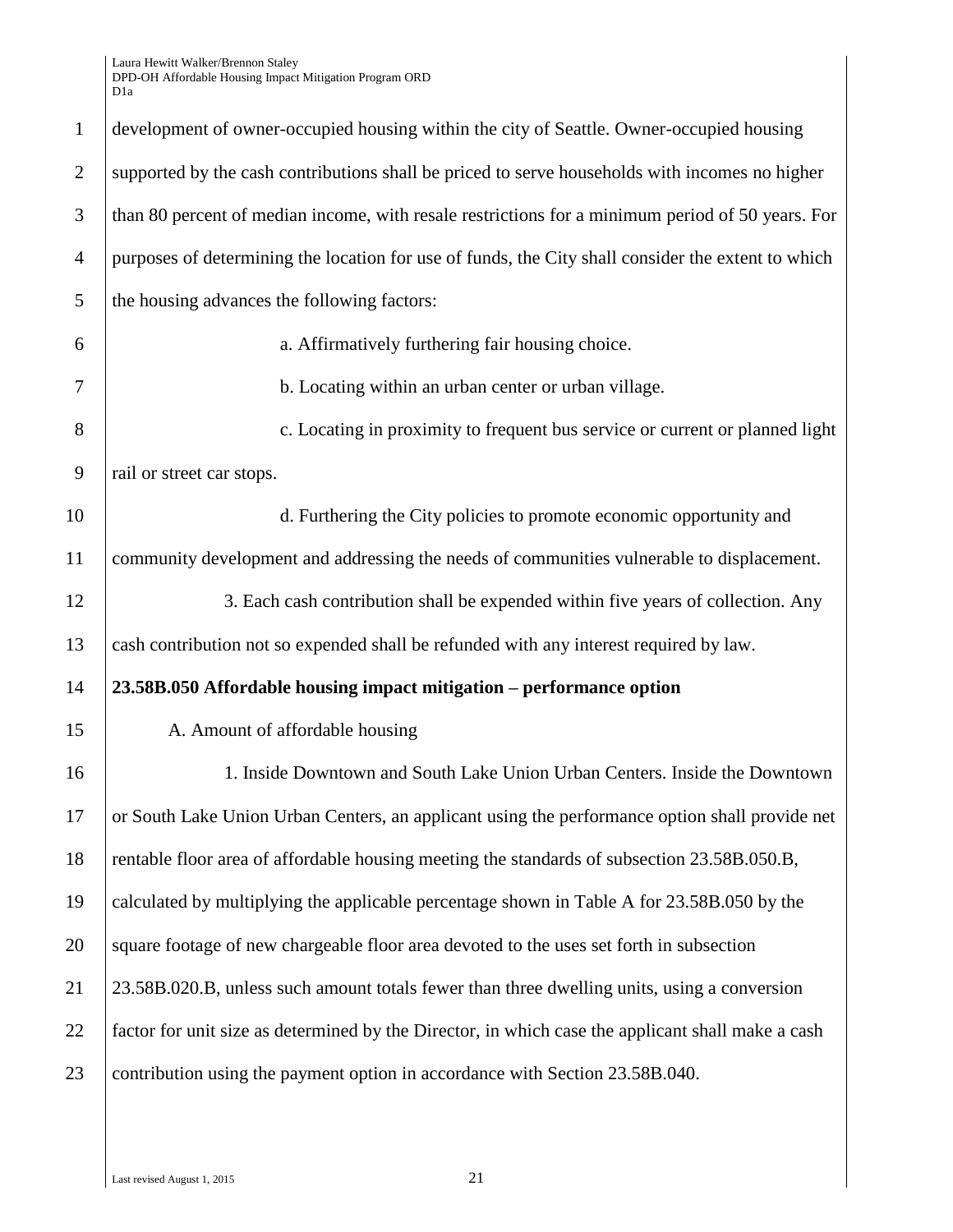| Affordable housing to be provided (performance requirement):<br>inside Downtown and South Lake Union Urban Centers<br>Percentage of new chargeable floor area<br>Zone<br>according to subsection 23.58B.020.B<br>All DH1 zones<br>0.0%<br>DH2/55<br>8.6%<br>DH2/65<br>9.1%<br>DH2/85<br>9.2%<br>$DMC-65$<br>5.0%<br>$DMC-85$<br>5.0%<br>DMC 85/65-150<br>7.1%<br><b>DMC-125</b><br>6.1%<br><b>DMC-160</b><br>5.0%<br>DMC 240/290-400<br>6.1%<br>DMC 340/290-400<br>7.6%<br><b>DOC1 U/450/U</b><br>8.9%<br>DOC2 500/300-500<br>8.6%<br><b>DRC</b> 85-150<br>8.2%<br>DMR/C 65/65-85<br>5.9%<br>DMR/C 65/65-150<br>5.9%<br><b>DMR/C 85/65</b><br>10.6%<br>DMR/C 125/65<br>10.6%<br>DMR/C 240/125<br>8.6%<br><b>DMR/R 85/65</b><br>8.5%<br>DMR/R 125/65<br>9.7%<br>DMR/R 240/65<br>9.7%<br>All IDM zones<br>5.0%<br>IDR 45/125-240<br>6.1%<br><b>IDR 150</b><br>6.1%<br>IDR/C 125/150-240<br>5.0%<br>All PMM zones<br>0.0%<br>PSM 100/100-120<br>6.7%<br>PSM 100/100-130<br>6.7%<br>PSM 100/120-150<br>6.7%<br><b>PSM-100</b><br>6.7%<br><b>PSM-245</b><br>6.2%<br>PSM-85-120<br>7.4%<br>SM 85/65-125<br>5.0%<br>SM 85/65-160<br>0.0%<br>SM 85-240<br>0.0%<br>6.8%<br>SM 160/85-240<br>SM 240/125-400<br>6.1%<br>SM/R 55/85<br>5.0% | <b>Table A for 23.58B.050</b> |  |  |  |
|---------------------------------------------------------------------------------------------------------------------------------------------------------------------------------------------------------------------------------------------------------------------------------------------------------------------------------------------------------------------------------------------------------------------------------------------------------------------------------------------------------------------------------------------------------------------------------------------------------------------------------------------------------------------------------------------------------------------------------------------------------------------------------------------------------------------------------------------------------------------------------------------------------------------------------------------------------------------------------------------------------------------------------------------------------------------------------------------------------------------------------------------------------------------------------------------------------------------------------|-------------------------------|--|--|--|
|                                                                                                                                                                                                                                                                                                                                                                                                                                                                                                                                                                                                                                                                                                                                                                                                                                                                                                                                                                                                                                                                                                                                                                                                                                 |                               |  |  |  |
|                                                                                                                                                                                                                                                                                                                                                                                                                                                                                                                                                                                                                                                                                                                                                                                                                                                                                                                                                                                                                                                                                                                                                                                                                                 |                               |  |  |  |
|                                                                                                                                                                                                                                                                                                                                                                                                                                                                                                                                                                                                                                                                                                                                                                                                                                                                                                                                                                                                                                                                                                                                                                                                                                 |                               |  |  |  |
|                                                                                                                                                                                                                                                                                                                                                                                                                                                                                                                                                                                                                                                                                                                                                                                                                                                                                                                                                                                                                                                                                                                                                                                                                                 |                               |  |  |  |
|                                                                                                                                                                                                                                                                                                                                                                                                                                                                                                                                                                                                                                                                                                                                                                                                                                                                                                                                                                                                                                                                                                                                                                                                                                 |                               |  |  |  |
|                                                                                                                                                                                                                                                                                                                                                                                                                                                                                                                                                                                                                                                                                                                                                                                                                                                                                                                                                                                                                                                                                                                                                                                                                                 |                               |  |  |  |
|                                                                                                                                                                                                                                                                                                                                                                                                                                                                                                                                                                                                                                                                                                                                                                                                                                                                                                                                                                                                                                                                                                                                                                                                                                 |                               |  |  |  |
|                                                                                                                                                                                                                                                                                                                                                                                                                                                                                                                                                                                                                                                                                                                                                                                                                                                                                                                                                                                                                                                                                                                                                                                                                                 |                               |  |  |  |
|                                                                                                                                                                                                                                                                                                                                                                                                                                                                                                                                                                                                                                                                                                                                                                                                                                                                                                                                                                                                                                                                                                                                                                                                                                 |                               |  |  |  |
|                                                                                                                                                                                                                                                                                                                                                                                                                                                                                                                                                                                                                                                                                                                                                                                                                                                                                                                                                                                                                                                                                                                                                                                                                                 |                               |  |  |  |
|                                                                                                                                                                                                                                                                                                                                                                                                                                                                                                                                                                                                                                                                                                                                                                                                                                                                                                                                                                                                                                                                                                                                                                                                                                 |                               |  |  |  |
|                                                                                                                                                                                                                                                                                                                                                                                                                                                                                                                                                                                                                                                                                                                                                                                                                                                                                                                                                                                                                                                                                                                                                                                                                                 |                               |  |  |  |
|                                                                                                                                                                                                                                                                                                                                                                                                                                                                                                                                                                                                                                                                                                                                                                                                                                                                                                                                                                                                                                                                                                                                                                                                                                 |                               |  |  |  |
|                                                                                                                                                                                                                                                                                                                                                                                                                                                                                                                                                                                                                                                                                                                                                                                                                                                                                                                                                                                                                                                                                                                                                                                                                                 |                               |  |  |  |
|                                                                                                                                                                                                                                                                                                                                                                                                                                                                                                                                                                                                                                                                                                                                                                                                                                                                                                                                                                                                                                                                                                                                                                                                                                 |                               |  |  |  |
|                                                                                                                                                                                                                                                                                                                                                                                                                                                                                                                                                                                                                                                                                                                                                                                                                                                                                                                                                                                                                                                                                                                                                                                                                                 |                               |  |  |  |
|                                                                                                                                                                                                                                                                                                                                                                                                                                                                                                                                                                                                                                                                                                                                                                                                                                                                                                                                                                                                                                                                                                                                                                                                                                 |                               |  |  |  |
|                                                                                                                                                                                                                                                                                                                                                                                                                                                                                                                                                                                                                                                                                                                                                                                                                                                                                                                                                                                                                                                                                                                                                                                                                                 |                               |  |  |  |
|                                                                                                                                                                                                                                                                                                                                                                                                                                                                                                                                                                                                                                                                                                                                                                                                                                                                                                                                                                                                                                                                                                                                                                                                                                 |                               |  |  |  |
|                                                                                                                                                                                                                                                                                                                                                                                                                                                                                                                                                                                                                                                                                                                                                                                                                                                                                                                                                                                                                                                                                                                                                                                                                                 |                               |  |  |  |
|                                                                                                                                                                                                                                                                                                                                                                                                                                                                                                                                                                                                                                                                                                                                                                                                                                                                                                                                                                                                                                                                                                                                                                                                                                 |                               |  |  |  |
|                                                                                                                                                                                                                                                                                                                                                                                                                                                                                                                                                                                                                                                                                                                                                                                                                                                                                                                                                                                                                                                                                                                                                                                                                                 |                               |  |  |  |
|                                                                                                                                                                                                                                                                                                                                                                                                                                                                                                                                                                                                                                                                                                                                                                                                                                                                                                                                                                                                                                                                                                                                                                                                                                 |                               |  |  |  |
|                                                                                                                                                                                                                                                                                                                                                                                                                                                                                                                                                                                                                                                                                                                                                                                                                                                                                                                                                                                                                                                                                                                                                                                                                                 |                               |  |  |  |
|                                                                                                                                                                                                                                                                                                                                                                                                                                                                                                                                                                                                                                                                                                                                                                                                                                                                                                                                                                                                                                                                                                                                                                                                                                 |                               |  |  |  |
|                                                                                                                                                                                                                                                                                                                                                                                                                                                                                                                                                                                                                                                                                                                                                                                                                                                                                                                                                                                                                                                                                                                                                                                                                                 |                               |  |  |  |
|                                                                                                                                                                                                                                                                                                                                                                                                                                                                                                                                                                                                                                                                                                                                                                                                                                                                                                                                                                                                                                                                                                                                                                                                                                 |                               |  |  |  |
|                                                                                                                                                                                                                                                                                                                                                                                                                                                                                                                                                                                                                                                                                                                                                                                                                                                                                                                                                                                                                                                                                                                                                                                                                                 |                               |  |  |  |
|                                                                                                                                                                                                                                                                                                                                                                                                                                                                                                                                                                                                                                                                                                                                                                                                                                                                                                                                                                                                                                                                                                                                                                                                                                 |                               |  |  |  |
|                                                                                                                                                                                                                                                                                                                                                                                                                                                                                                                                                                                                                                                                                                                                                                                                                                                                                                                                                                                                                                                                                                                                                                                                                                 |                               |  |  |  |
|                                                                                                                                                                                                                                                                                                                                                                                                                                                                                                                                                                                                                                                                                                                                                                                                                                                                                                                                                                                                                                                                                                                                                                                                                                 |                               |  |  |  |
|                                                                                                                                                                                                                                                                                                                                                                                                                                                                                                                                                                                                                                                                                                                                                                                                                                                                                                                                                                                                                                                                                                                                                                                                                                 |                               |  |  |  |
|                                                                                                                                                                                                                                                                                                                                                                                                                                                                                                                                                                                                                                                                                                                                                                                                                                                                                                                                                                                                                                                                                                                                                                                                                                 |                               |  |  |  |
|                                                                                                                                                                                                                                                                                                                                                                                                                                                                                                                                                                                                                                                                                                                                                                                                                                                                                                                                                                                                                                                                                                                                                                                                                                 |                               |  |  |  |
|                                                                                                                                                                                                                                                                                                                                                                                                                                                                                                                                                                                                                                                                                                                                                                                                                                                                                                                                                                                                                                                                                                                                                                                                                                 |                               |  |  |  |
|                                                                                                                                                                                                                                                                                                                                                                                                                                                                                                                                                                                                                                                                                                                                                                                                                                                                                                                                                                                                                                                                                                                                                                                                                                 |                               |  |  |  |
|                                                                                                                                                                                                                                                                                                                                                                                                                                                                                                                                                                                                                                                                                                                                                                                                                                                                                                                                                                                                                                                                                                                                                                                                                                 |                               |  |  |  |
|                                                                                                                                                                                                                                                                                                                                                                                                                                                                                                                                                                                                                                                                                                                                                                                                                                                                                                                                                                                                                                                                                                                                                                                                                                 |                               |  |  |  |
|                                                                                                                                                                                                                                                                                                                                                                                                                                                                                                                                                                                                                                                                                                                                                                                                                                                                                                                                                                                                                                                                                                                                                                                                                                 |                               |  |  |  |
|                                                                                                                                                                                                                                                                                                                                                                                                                                                                                                                                                                                                                                                                                                                                                                                                                                                                                                                                                                                                                                                                                                                                                                                                                                 |                               |  |  |  |
|                                                                                                                                                                                                                                                                                                                                                                                                                                                                                                                                                                                                                                                                                                                                                                                                                                                                                                                                                                                                                                                                                                                                                                                                                                 |                               |  |  |  |
|                                                                                                                                                                                                                                                                                                                                                                                                                                                                                                                                                                                                                                                                                                                                                                                                                                                                                                                                                                                                                                                                                                                                                                                                                                 |                               |  |  |  |
|                                                                                                                                                                                                                                                                                                                                                                                                                                                                                                                                                                                                                                                                                                                                                                                                                                                                                                                                                                                                                                                                                                                                                                                                                                 |                               |  |  |  |
| SM-85<br>5.0%                                                                                                                                                                                                                                                                                                                                                                                                                                                                                                                                                                                                                                                                                                                                                                                                                                                                                                                                                                                                                                                                                                                                                                                                                   |                               |  |  |  |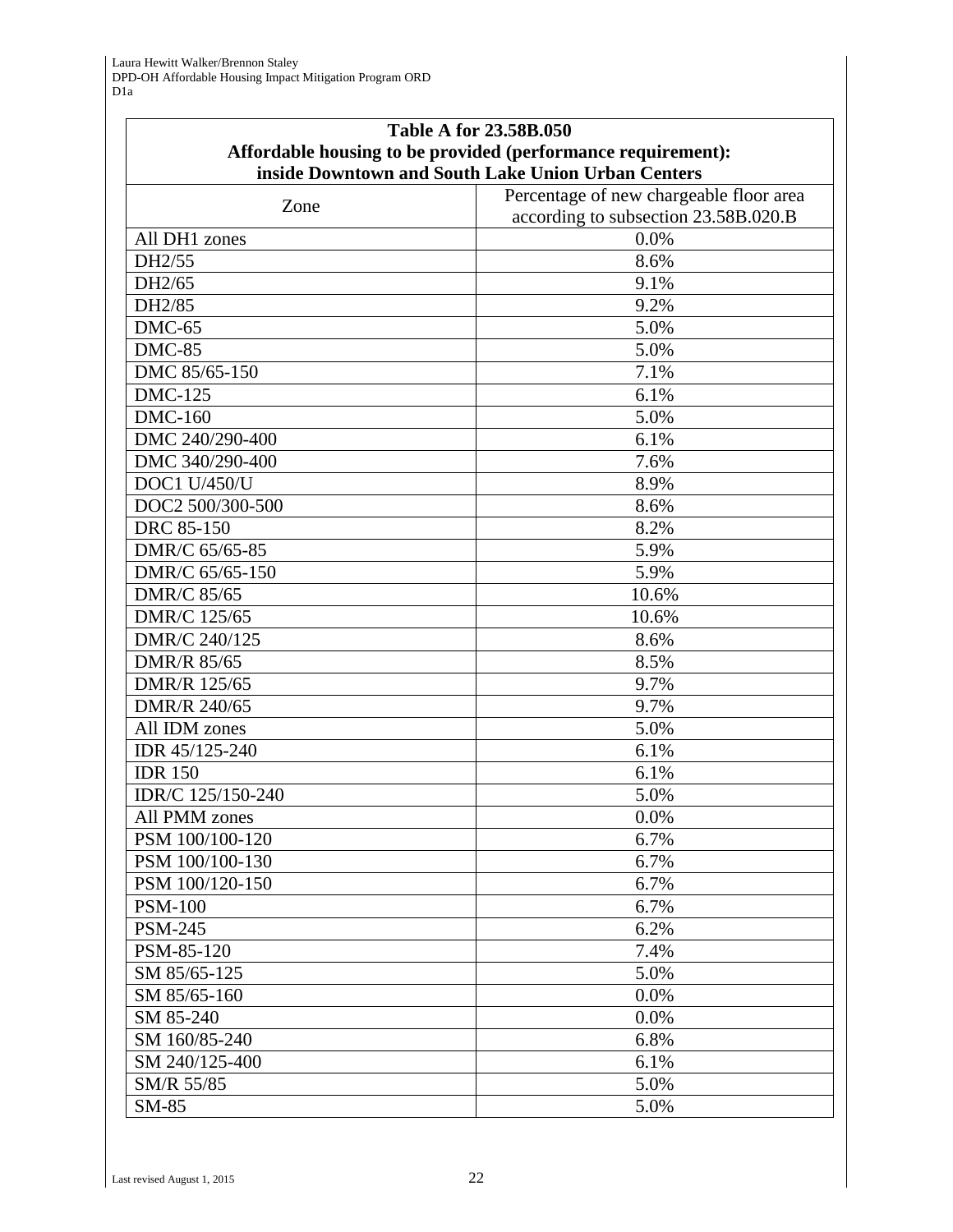|                                                                         | <b>Table A for 23.58B.050</b><br>Affordable housing to be provided (performance requirement): |  |
|-------------------------------------------------------------------------|-----------------------------------------------------------------------------------------------|--|
| inside Downtown and South Lake Union Urban Centers                      |                                                                                               |  |
| Zone                                                                    | Percentage of new chargeable floor area                                                       |  |
|                                                                         | according to subsection 23.58B.020.B                                                          |  |
| $SM-125$                                                                | 5.0%                                                                                          |  |
| IC-45                                                                   | 5.0%                                                                                          |  |
| $IC-65$                                                                 | 5.0%                                                                                          |  |
| $C2-40$                                                                 | $0.0\%$                                                                                       |  |
| 2. Outside the Downtown and South Lake Union Urban Centers. Outside the |                                                                                               |  |

|                | <u>Outbrue the Downtown and Douth Barre Omon Oroan Content.</u> Outbrue the                       |
|----------------|---------------------------------------------------------------------------------------------------|
| 2              | Downtown or South Lake Union Urban Centers, an applicant using the performance option shall       |
| 3              | provide net rentable floor area of affordable housing meeting the standards of subsection         |
| $\overline{4}$ | 23.58.B.050.B, calculated by multiplying the applicable percentage shown in Table B for           |
| 5              | 23.58B.050, based on the location of the development as shown on Map A for 23.58B.050, by         |
| 6              | the square footage of new chargeable floor area devoted to uses set forth in subsection           |
| $\overline{7}$ | 23.58B.020.B, unless such amount totals fewer than three dwelling units, using a conversion       |
| 8              | factor for unit size as determined by the Director, in which case the applicant shall make a cash |
| 9              | contribution for affordable housing using the payment option in accordance with Section           |
| 10             | 23.58A.040.                                                                                       |

11

## **Table B for 23.58B.050 Affordable housing to be provided (performance requirement): outside Downtown and South Lake Union Urban Centers**

| Zone                                        | Percentage of new chargeable floor area according to subsection<br>23.58B.020.B |  |
|---------------------------------------------|---------------------------------------------------------------------------------|--|
| IC $85-160$                                 | 6.1%                                                                            |  |
| All other zones <sup><math>(1)</math></sup> | 5.0%                                                                            |  |
| Footnotes to Table B for 23.58.B.050        |                                                                                 |  |

 $<sup>(1)</sup>$  Except that the requirements of this Chapter 23.58B are not applicable in Lowrise</sup> Multifamily (LR), Midrise Multifamily (MR), Highrise Multifamily (HR), Residential Small Lot (RSL), Single-family (SF), Industrial Buffer (IB), Industrial General (IG), Master Planned Community – Yesler Terrace (MPC-YT) zones.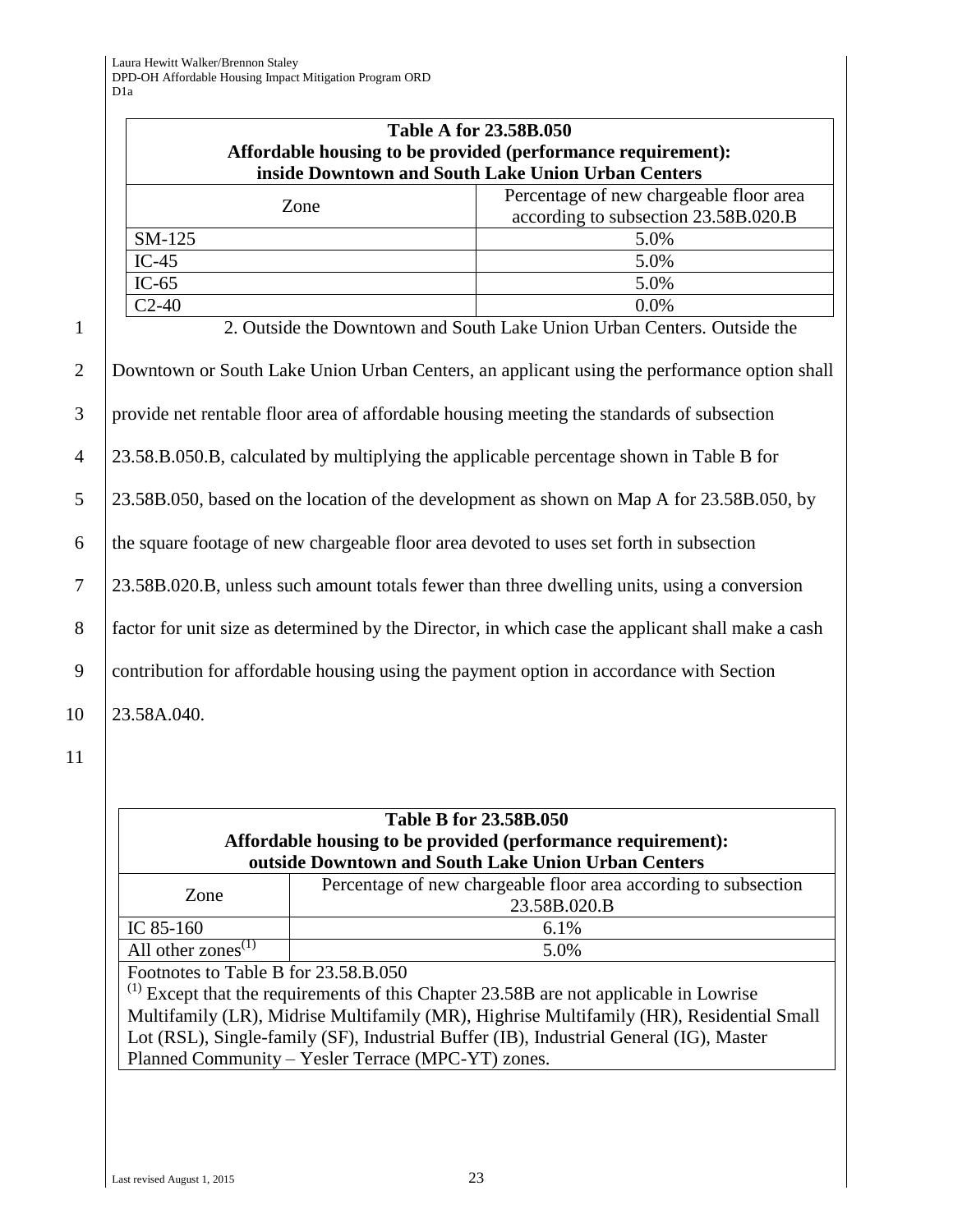



3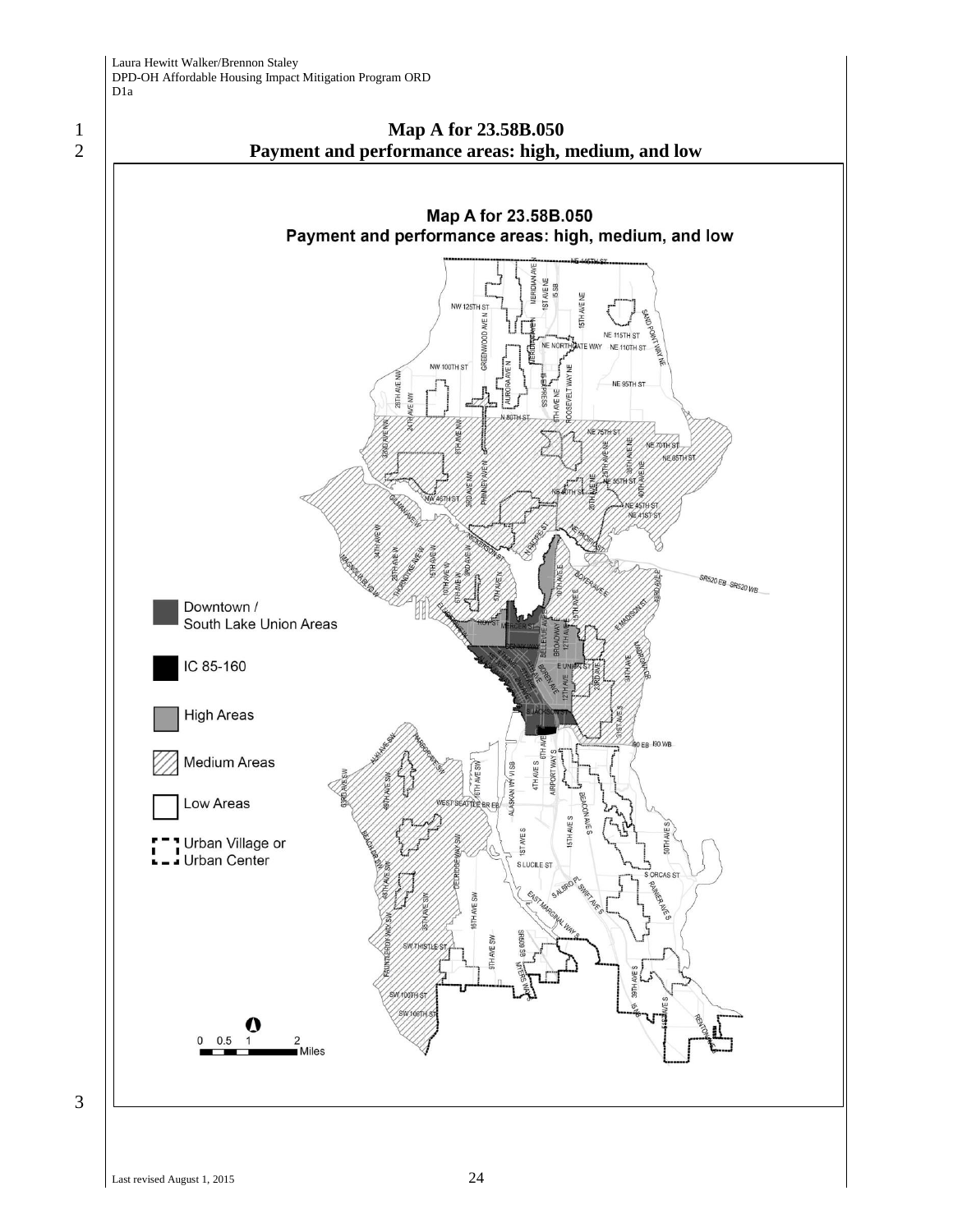1 B. Performance standards. Affordable housing provided through the performance option 2 shall meet the following standards:

| 3              | 1. General performance standards                                                                     |
|----------------|------------------------------------------------------------------------------------------------------|
| $\overline{4}$ | a. Duration. Affordable housing provided through the performance option                              |
| 5              | shall be for a minimum period of 50 years from the date of issuance of the final certificate of      |
| 6              | occupancy for the affordable housing.                                                                |
| 7              | b. Rent limits. Monthly rent, including basic utilities, shall not exceed 30                         |
| 8              | percent of 60 percent of median income except that, for rental housing units of 400 square feet or   |
| 9              | fewer of net rentable floor area, monthly rent, including basic utilities, shall not exceed 30       |
| 10             | percent of 40 percent of median income. Affordable housing provided through the performance          |
| 11             | option shall be for rental, not ownership.                                                           |
| 12             | c. Unit size, type, and distribution. The average size and type of the                               |
| 13             | affordable housing units provided through performance, regardless of whether provided on-site        |
| 14             | or off-site, shall generally be comparable to the dwelling units in the residential portion, if any, |
| 15             | of the development required to mitigate affordable housing impacts in accordance with this           |
| 16             | Chapter 23.58B. The affordable units shall have substantially the same functionality as the other    |
| 17             | residential units, if any, in the development in which they are located and shall be generally       |
| 18             | distributed throughout the residential portion of the development.                                   |
| 19             | d. Eligible households. Affordable housing provided through the                                      |
| 20             | performance option shall serve only:                                                                 |
| 21             | 1) For rental housing units of 400 square feet or fewer of net                                       |
| 22             | rentable floor area, households with incomes no higher than 40 percent of median income; or          |
|                |                                                                                                      |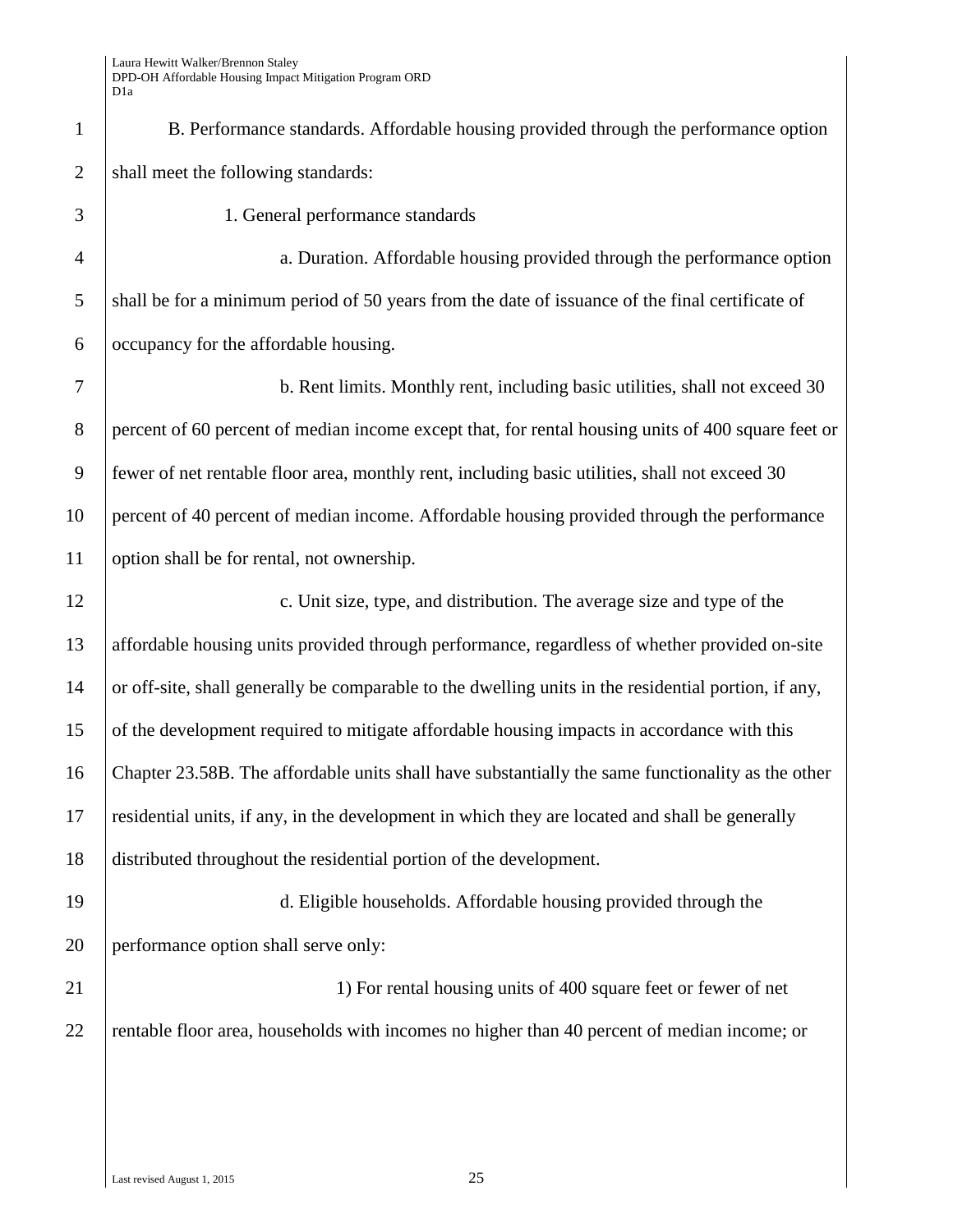| $\mathbf{1}$   | 2) For rental housing units of greater than 400 square feet of net                               |
|----------------|--------------------------------------------------------------------------------------------------|
| $\overline{2}$ | rentable floor area, households with incomes no higher than 60 percent of median income.         |
| 3              | e. Prohibition on public subsidy. Affordable housing provided through the                        |
| $\overline{4}$ | performance option shall not use any public subsidy or tax incentive, except the following:      |
| 5              | 1) Washington State 4% Low-Income Housing Tax Credit with                                        |
| 6              | Multifamily Housing Bonds; and/or                                                                |
| $\overline{7}$ | 2) Property tax exemptions in accordance with Chapter 5.73 or any                                |
| $8\phantom{.}$ | other program implemented in accordance with Chapter 84.14 RCW, provided the affordable          |
| 9              | housing provided through the performance option to mitigate affordable housing impacts is in     |
| 10             | addition to any dwelling units provided to satisfy conditions for a property tax exemption in    |
| 11             | accordance with Chapter 5.73, unless the rent and income limits for dwelling units provided to   |
| 12             | satisfy requirements for purposes of both this Chapter 23.58B and Chapter 5.73 provide           |
| 13             | measurably greater public benefit than providing affordable housing through the performance      |
| 14             | option to mitigate affordable housing impacts in addition to any dwelling units provided to      |
| 15             | satisfy conditions for a property tax exemption in accordance with Chapter 5.73.                 |
| 16             | f. Time of completion. Any affordable housing provided through the                               |
| 17             | performance option shall be completed and ready for occupancy at or before the time when a       |
| 18             | final certificate of occupancy is issued for the development required to mitigate affordable     |
| 19             | housing impacts in accordance with this Chapter 23.58B, and shall be a condition to any right of |
| 20             | the applicant to such certificate of occupancy.                                                  |
| 21             | g. Reporting. At such times as may be authorized by the Director of                              |
| 22             | Housing, but no less than annually, and for as long as the housing covenant approved by the      |
| 23             | Director of Housing remains in effect, the owner of the affordable housing provided through the  |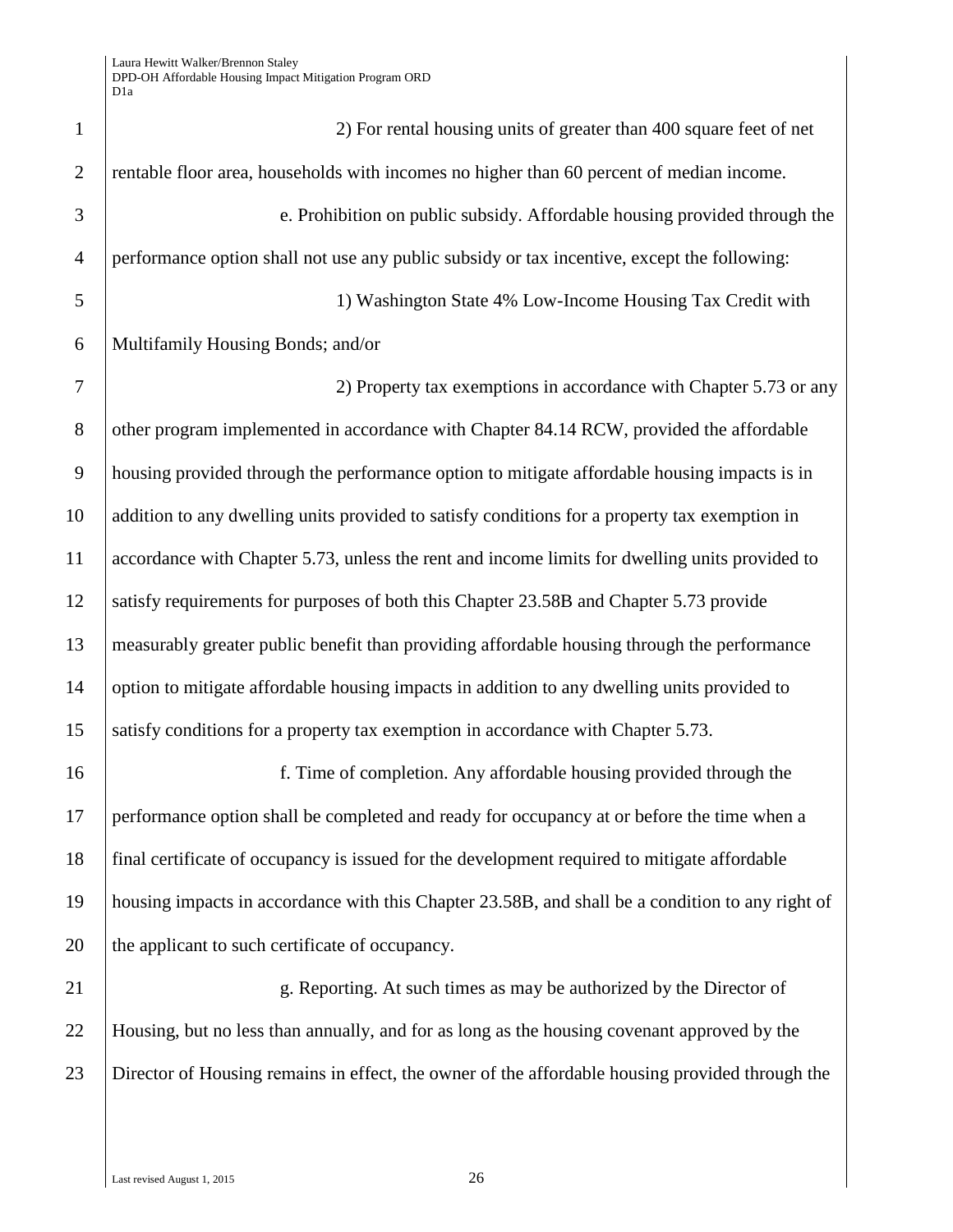1 performance option shall submit to the Director of Housing a written report demonstrating 2 compliance. The written report shall state, at a minimum, the occupancy and vacancy of the 3 affordable housing, the monthly rents charged for each affordable housing unit, and the income  $\frac{4}{1}$  and size of each household occupying the affordable housing. The Director of Housing may 5 require other documentation to ensure compliance with this subsection 23.58B.050.B and any 6 housing covenant approved by the Director of Housing, including but not limited to 7 documentation of rents copies of tenant certifications and documentation supporting 8 determinations of tenant income (e.g., employer's verification or check stubs). The Director of 9 Housing may require other documentation necessary to track program outcomes and the 10 demographics of households served. The first annual report shall include documentation of 11 issuance of the final certificate of occupancy for the affordable housing. 12 2. Off-site performance standards. In addition to meeting the standards in 13 subsection 23.58B.050.B.1, affordable housing provided through the performance option but not 14 located on the same lot as the development required to mitigate affordable housing impacts in 15 accordance with this Chapter 23.58B shall meet the following additional standards: 16 a. The applicant shall demonstrate to the satisfaction of the Director of 17 Housing that affordable housing impact mitigation provided through the performance option on a 18 site other than the same lot as the development required to mitigate affordable housing impacts 19 in accordance with this Chapter 23.58B is equal to that provided by the on-site performance 20 option. 21 **b.** Affordable housing not located on the same lot as the development 22 required to mitigate affordable housing impacts in accordance with this Chapter 23.58B shall be 23 located: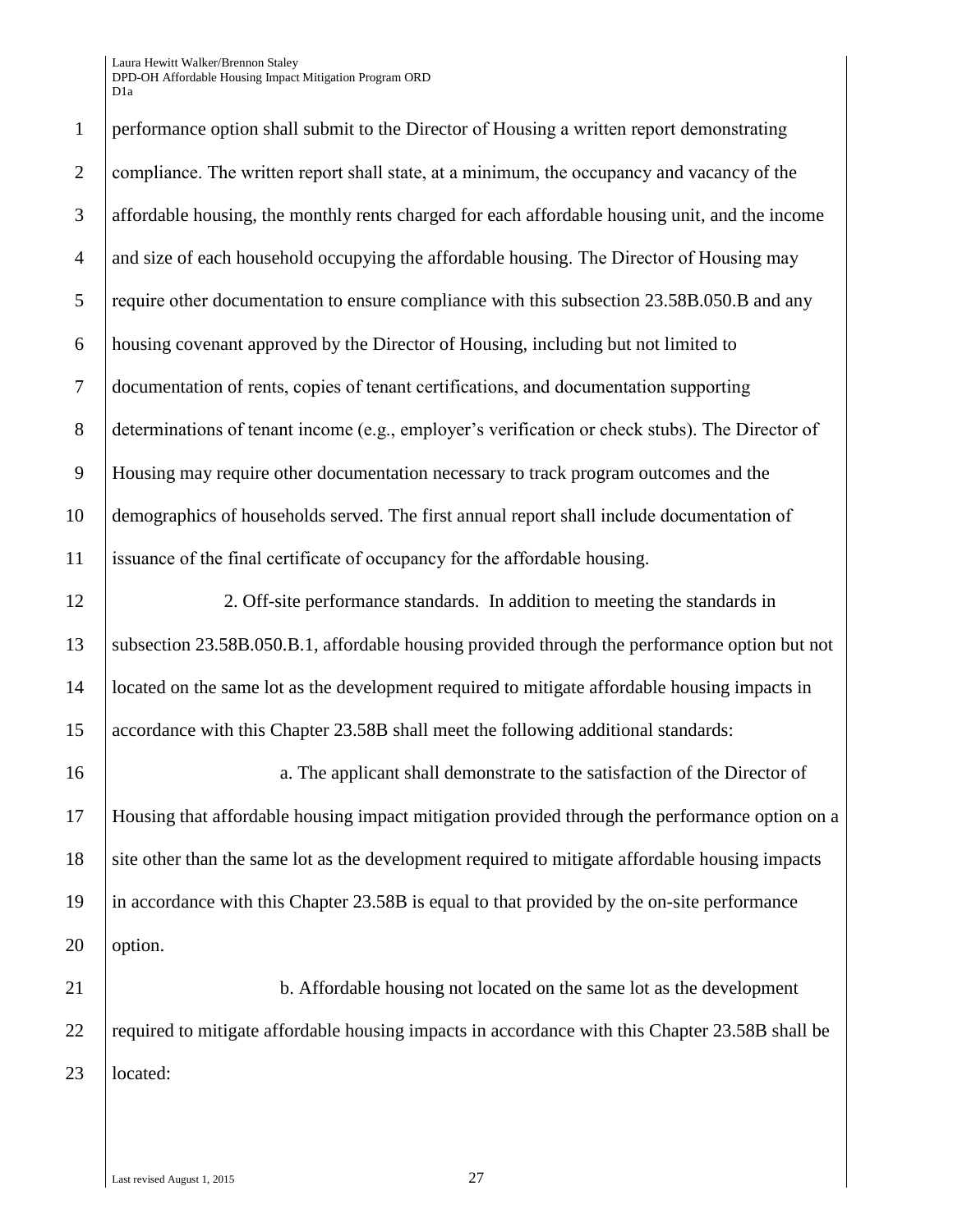| $\mathbf{1}$   | 1) Within the same urban center or urban village if the                                                         |
|----------------|-----------------------------------------------------------------------------------------------------------------|
| $\overline{2}$ | development required to mitigate affordable housing impacts in accordance with this Chapter                     |
| 3              | 23.58B is located within an urban center or urban village; or                                                   |
| $\overline{4}$ | 2) Within one mile of the development required to mitigate                                                      |
| 5              | affordable housing impacts in accordance with this Chapter 23.58B if such development is                        |
| 6              | located outside of an urban center or urban village.                                                            |
| 7              | 23.58B.060 Definitions                                                                                          |
| 8              | Definitions in this Chapter 23.58B supersede any definitions of the same terms in Chapter                       |
| 9              | 23.84A and Section 23.58A.004 for the purposes of provisions of this Chapter 23.58B, unless                     |
| 10             | otherwise specified in this Chapter 23.58B.                                                                     |
| 11             | "Affordable housing" means dwelling units affordable to households with a range of                              |
| 12             | incomes no higher than 80 percent of median income.                                                             |
| 13             | "Net rentable floor area" means total square feet of floor area as measured between the                         |
| 14             | interior walls of each dwelling unit.                                                                           |
| 15             | Section 2. Subsection 23.40.020.A of the Seattle Municipal Code, which section was last                         |
| 16             | amended by Ordinance 124378, is amended as follows:                                                             |
| 17             | 23.40.020 Variances                                                                                             |
| 18             | A. Variances may be sought from the provisions of Subtitle III, Divisions 2, 3, and 4 of                        |
| 19             | this Title 23, except for the establishment of a use that is otherwise not permitted in the zone                |
| 20             | in which it is proposed, for a structure height in excess of that shown on the Official Land Use                |
| 21             | Map or in excess of a height limit established in Chapter 23.75, from the provisions of                         |
| 22             | subsection 23.55.014.A, or from the provisions of $((\text{Chapters}))$ Chapter 23.52, $((\text{and}))$ Chapter |
|                |                                                                                                                 |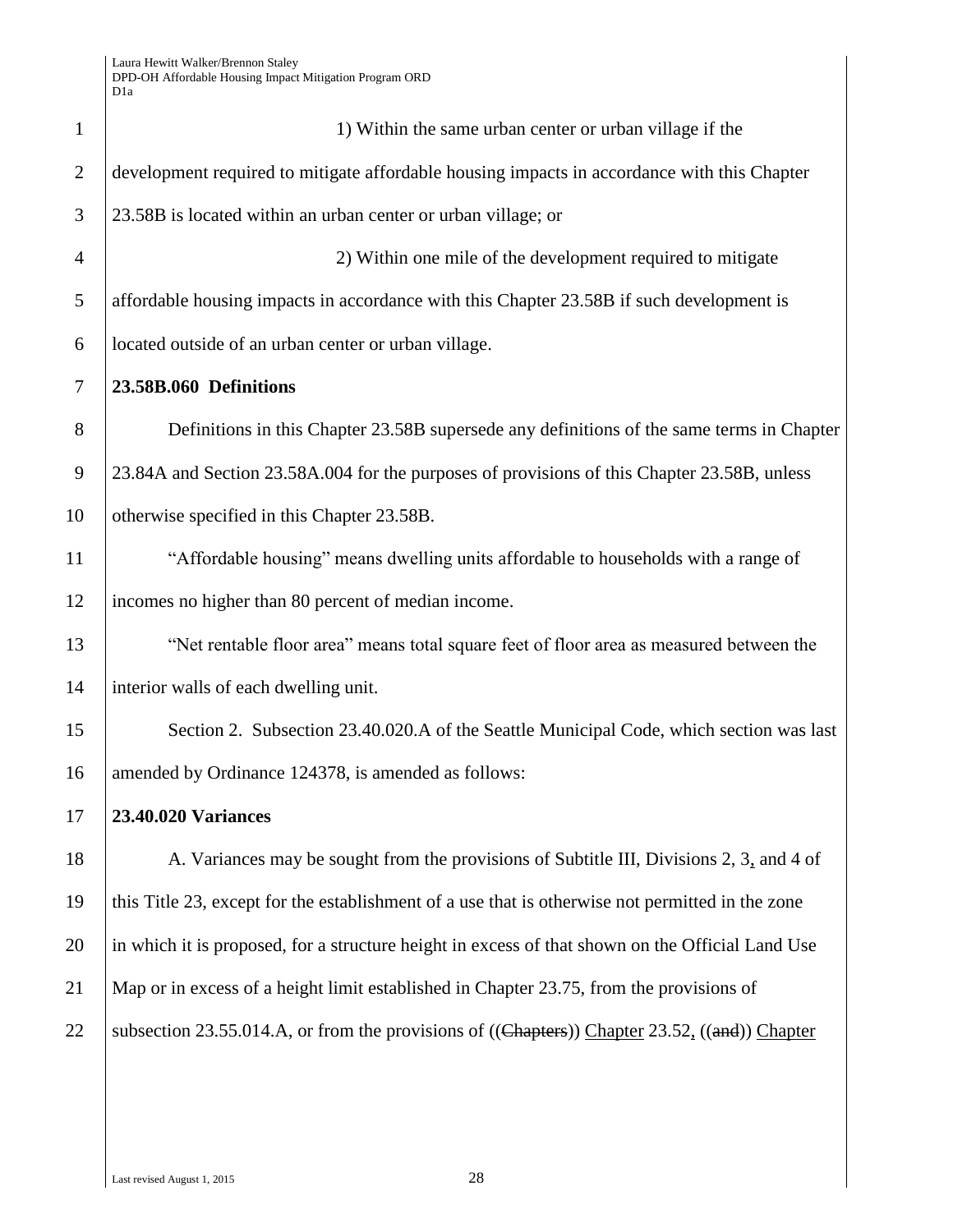| $\mathbf{1}$   | 23.58A, and Chapter 23.58B. Applications for prohibited variances shall not be accepted for     |  |  |  |
|----------------|-------------------------------------------------------------------------------------------------|--|--|--|
| $\overline{2}$ | filing.                                                                                         |  |  |  |
| 3              | * * *                                                                                           |  |  |  |
| $\overline{4}$ | Section 3. Subsection 23.76.006.B and subsection 23.76.006.C of the Seattle Municipal           |  |  |  |
| 5              | Code, which section was last amended by Ordinance 124843, are amended as follows:               |  |  |  |
| 6              | 23.76.006 Master Use Permits required                                                           |  |  |  |
| 7              | * * *                                                                                           |  |  |  |
| 8              | B. The following decisions are Type I:                                                          |  |  |  |
| 9              | 1. Determination that a proposal complies with development standards;                           |  |  |  |
| 10             | 2. Establishment or change of use for uses permitted outright, interim use                      |  |  |  |
| 11             | parking under subsection 23.42.040.G, uses allowed under Section 23.42.038, temporary           |  |  |  |
| 12             | relocation of police and fire stations for 24 months or less, transitional encampment interim   |  |  |  |
| 13             | use, and temporary uses for four weeks or less not otherwise permitted in the zone, and         |  |  |  |
| 14             | renewals of temporary uses for up to six months, except temporary uses and facilities for light |  |  |  |
| 15             | rail transit facility construction and transitional encampments;                                |  |  |  |
| 16             | 3. The following street use approvals:                                                          |  |  |  |
| 17             | a. Curb cut for access to parking whether associated with a development                         |  |  |  |
| 18             | proposal or not;                                                                                |  |  |  |
| 19             | b. Concept approval of street improvements associated with a                                    |  |  |  |
| 20             | development proposal, such as additional on-street parking, street landscaping, curbs and       |  |  |  |
| 21             | gutters, street drainage, sidewalks, and paving;                                                |  |  |  |
| 22             | c. Structural building overhangs associated with a development                                  |  |  |  |
| 23             | proposal;                                                                                       |  |  |  |
|                |                                                                                                 |  |  |  |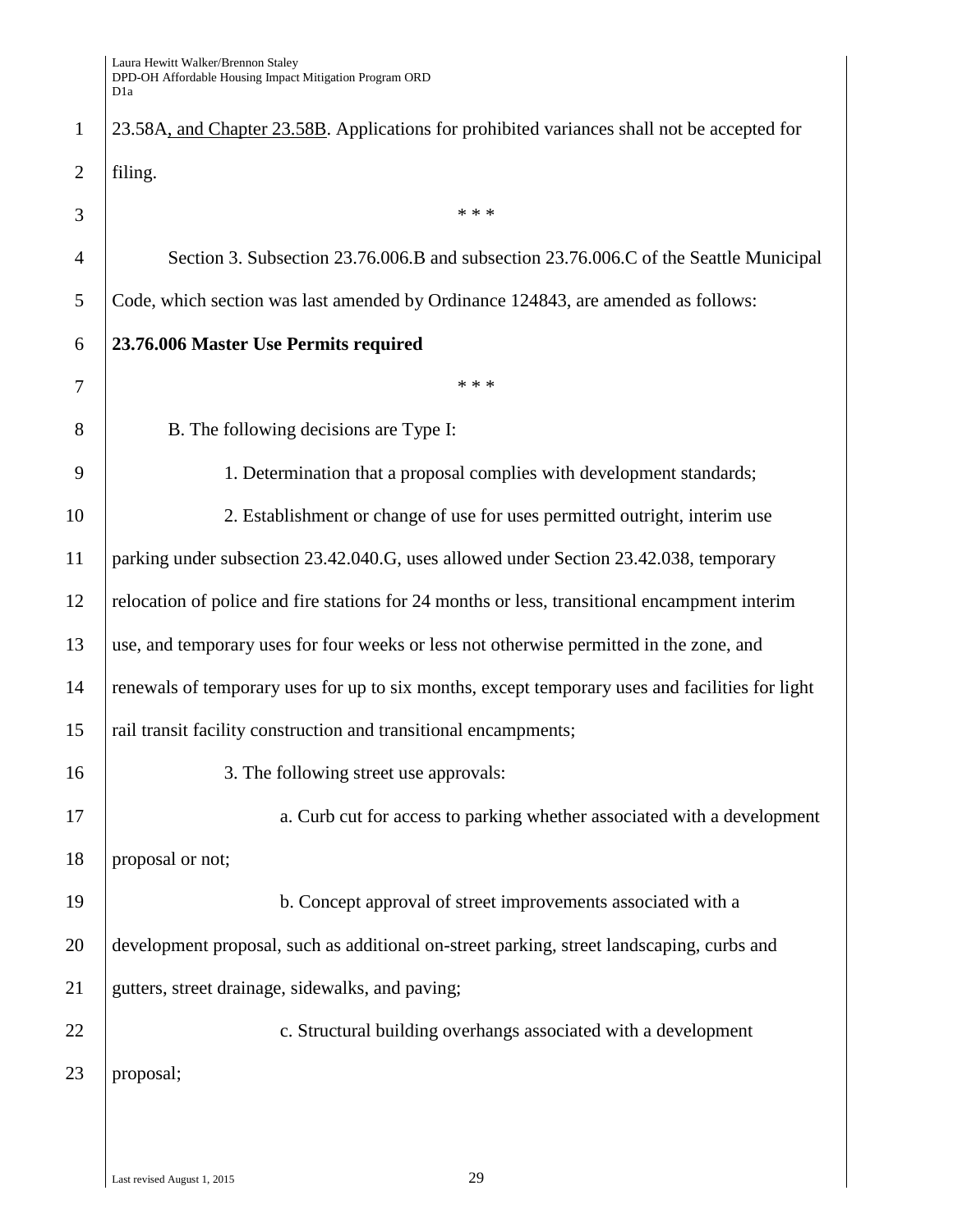|                | Laura Hewitt Walker/Brennon Staley<br>DPD-OH Affordable Housing Impact Mitigation Program ORD<br>D1a |  |  |
|----------------|------------------------------------------------------------------------------------------------------|--|--|
| $\mathbf{1}$   | d. Areaways associated with a development proposal;                                                  |  |  |
| $\overline{2}$ | 4. Lot boundary adjustments;                                                                         |  |  |
| 3              | 5. Modification of the following features bonused under Title 24:                                    |  |  |
| $\overline{4}$ | a. Plazas;                                                                                           |  |  |
| 5              | b. Shopping plazas;                                                                                  |  |  |
| 6              | c. Arcades;                                                                                          |  |  |
| 7              | d. Shopping arcades;                                                                                 |  |  |
| 8              | e. Voluntary building setbacks;                                                                      |  |  |
| 9              | 6. Determinations of Significance (determination that an environmental impact                        |  |  |
| 10             | statement is required) for Master Use Permits and for building, demolition, grading, and other       |  |  |
| 11             | construction permits (supplemental procedures for environmental review are established in            |  |  |
| 12             | Chapter 25.05, Environmental Policies and Procedures), except for Determinations of                  |  |  |
| 13             | Significance based solely on historic and cultural preservation;                                     |  |  |
| 14             | 7. Discretionary exceptions for certain business signs authorized by subsection                      |  |  |
| 15             | 23.55.042.D;                                                                                         |  |  |
| 16             | 8. Waiver or modification of required right-of-way improvements;                                     |  |  |
| 17             | 9. Special accommodation pursuant to Section 23.44.015;                                              |  |  |
| 18             | 10. Reasonable accommodation;                                                                        |  |  |
| 19             | 11. Minor amendment to Major Phased Development Permit;                                              |  |  |
| 20             | 12. Determination of public benefit for combined lot development;                                    |  |  |
| 21             | 13. Streamlined design review decisions pursuant to Section 23.41.018 if no                          |  |  |
| 22             | development standard departures are requested pursuant to Section 23.41.012, and design              |  |  |
|                |                                                                                                      |  |  |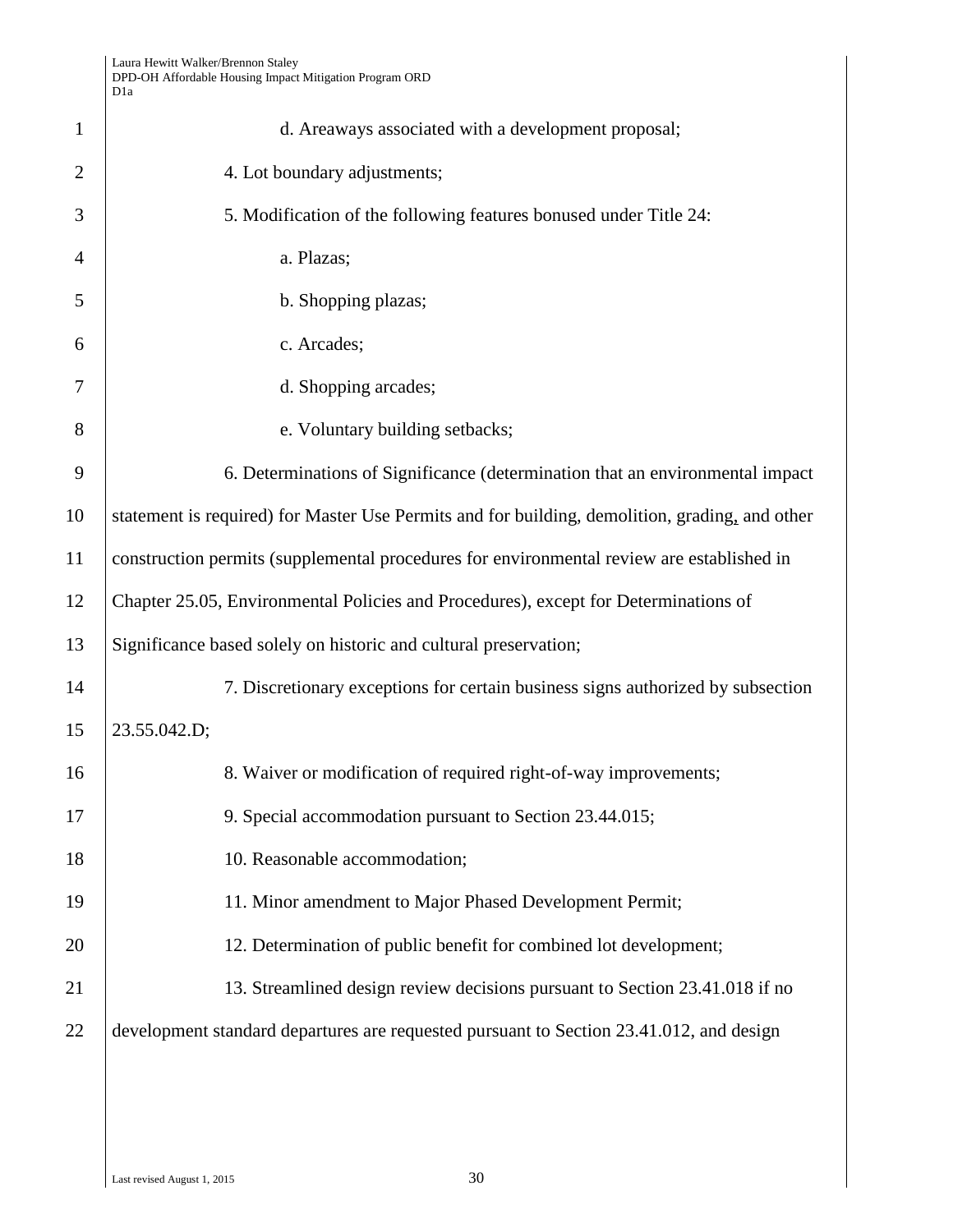| $\mathbf{1}$   | review decisions in an MPC zone if no development standard departures are requested            |  |  |  |
|----------------|------------------------------------------------------------------------------------------------|--|--|--|
| $\overline{2}$ | pursuant to Section 23.41.012;                                                                 |  |  |  |
| 3              | 14. Shoreline special use approvals that are not part of a shoreline substantial               |  |  |  |
| $\overline{4}$ | development permit;                                                                            |  |  |  |
| 5              | 15. Determination that a project is consistent with a planned action ordinance,                |  |  |  |
| 6              | except as provided in subsection 23.76.006.C;                                                  |  |  |  |
| $\overline{7}$ | 16. Decision to approve, condition, or deny, based on SEPA policies, a permit                  |  |  |  |
| 8              | for a project determined to be consistent with a planned action ordinance; $((and))$           |  |  |  |
| 9              | 17. Modification of mitigation amounts under Section 23.58B.040 or Section                     |  |  |  |
| 10             | 23.58B.050 pursuant to subsection 23.58B.025.B.2; and                                          |  |  |  |
| 11             | 18. Other Type I decisions.                                                                    |  |  |  |
| 12             | C. The following are Type II decisions:                                                        |  |  |  |
| 13             | 1. The following procedural environmental decisions for Master Use Permits                     |  |  |  |
| 14             | and for building, demolition, grading, and other construction permits are subject to appeal to |  |  |  |
| 15             | the Hearing Examiner and are not subject to further appeal to the City Council (supplemental   |  |  |  |
| 16             | procedures for environmental review are established in Chapter 25.05, Environmental Policies   |  |  |  |
| 17             | and Procedures):                                                                               |  |  |  |
| 18             | a. Determination of Non-significance (DNS), including mitigated DNS;                           |  |  |  |
| 19             | b. Determination that a final environmental impact statement (EIS) is                          |  |  |  |
| 20             | adequate; and                                                                                  |  |  |  |
| 21             | c. Determination of Significance based solely on historic and cultural                         |  |  |  |
| 22             | preservation.                                                                                  |  |  |  |
|                |                                                                                                |  |  |  |
|                |                                                                                                |  |  |  |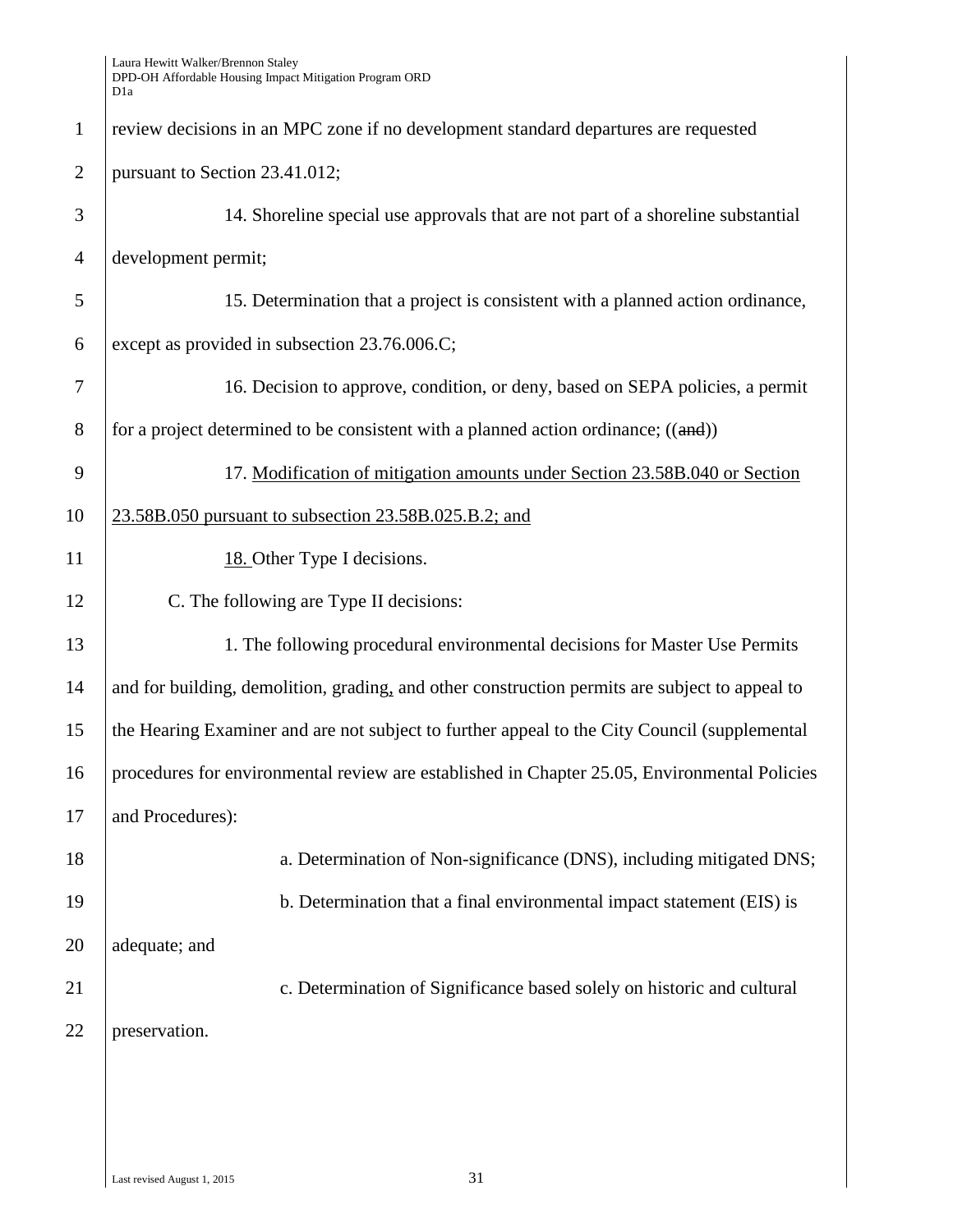| $\mathbf{1}$   | 2. The following decisions are subject to appeal to the Hearing Examiner                           |  |  |
|----------------|----------------------------------------------------------------------------------------------------|--|--|
| $\overline{2}$ | (except shoreline decisions and related environmental determinations that are appealable to the    |  |  |
| 3              | Shorelines Hearings Board):                                                                        |  |  |
| $\overline{4}$ | a. Establishment or change of use for temporary uses more than four                                |  |  |
| 5              | weeks not otherwise permitted in the zone or not meeting development standards, including          |  |  |
| 6              | the establishment of temporary uses and facilities to construct a light rail transit system for so |  |  |
| $\tau$         | long as is necessary to construct the system as provided in subsection 23.42.040.F, but            |  |  |
| $8\,$          | excepting temporary relocation of police and fire stations for 24 months or less;                  |  |  |
| 9              | b. Short subdivisions;                                                                             |  |  |
| 10             | c. Variances; provided that the decision on variances sought as part of a                          |  |  |
| 11             | Council land use decision shall be made by the Council pursuant to Section 23.76.036;              |  |  |
| 12             | d. Special exceptions; provided that the decision on special exceptions                            |  |  |
| 13             | sought as part of a Council land use decision shall be made by the Council pursuant to Section     |  |  |
| 14             | 23.76.036;                                                                                         |  |  |
| 15             | e. Design review decisions, except for streamlined design review                                   |  |  |
| 16             | decisions pursuant to Section 23.41.018 if no development standard departures are requested        |  |  |
| $17\,$         | pursuant to Section 23.41.012, and except for design review decisions in an MPC zone               |  |  |
| 18             | pursuant to Section 23.41.020 if no development standard departures are requested pursuant to      |  |  |
| 19             | Section 23.41.012;                                                                                 |  |  |
| 20             | f. Administrative conditional uses, provided that the decision on                                  |  |  |
| 21             | administrative conditional uses sought as part of a Council land use decision shall be made by     |  |  |
| 22             | the Council pursuant to Section 23.76.036;                                                         |  |  |
|                |                                                                                                    |  |  |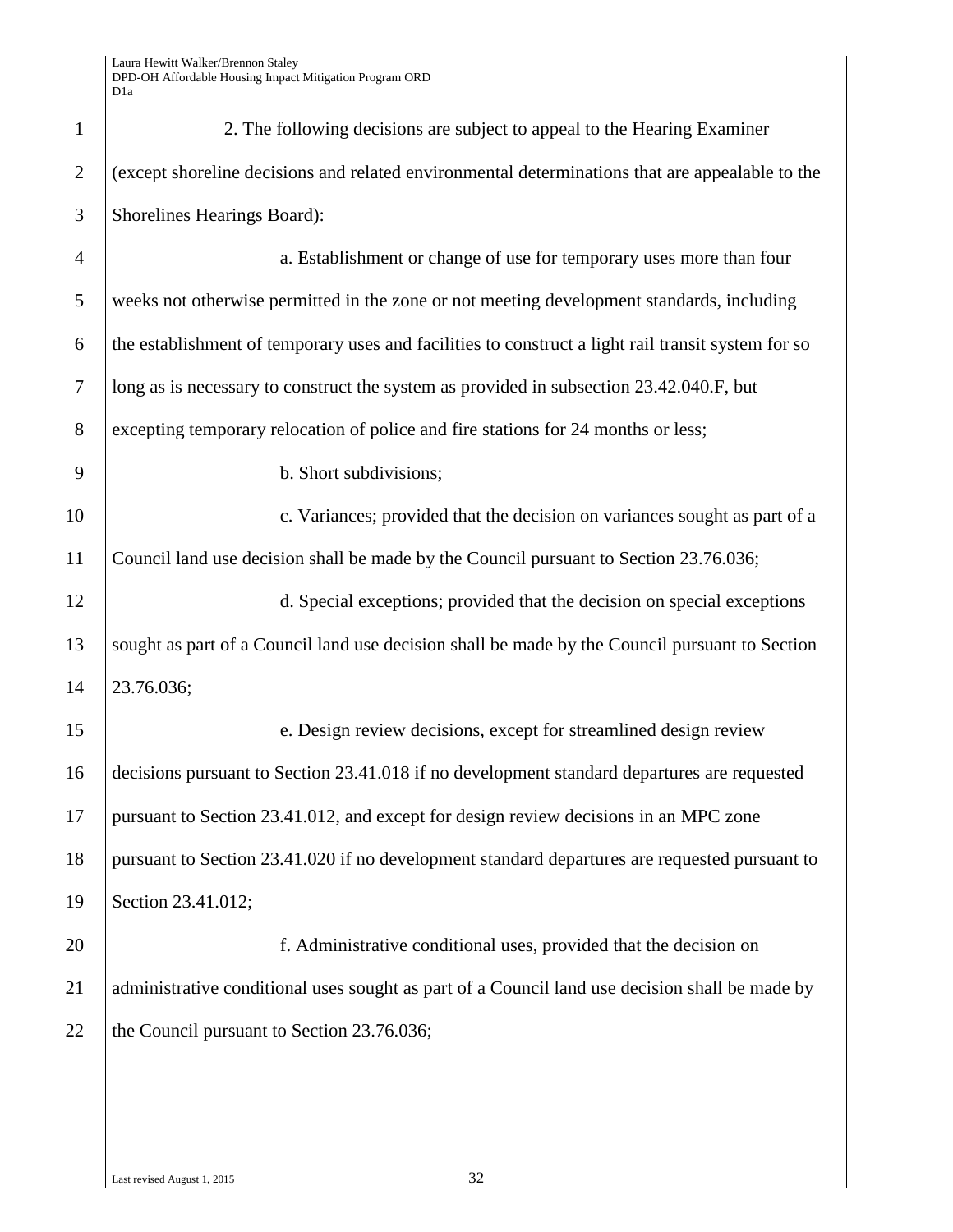| $\mathbf{1}$   | g. The following shoreline decisions; provided that these decisions shall                      |
|----------------|------------------------------------------------------------------------------------------------|
| $\overline{2}$ | be made by the Council pursuant to Section 23.76.036 when they are sought as part of a         |
| 3              | Council land use decision (supplemental procedures for shoreline decisions are established in  |
| $\overline{4}$ | Chapter 23.60A):                                                                               |
| 5              | 1) Shoreline substantial development permits;                                                  |
| 6              | 2) Shoreline variances; and                                                                    |
| 7              | 3) Shoreline conditional uses;                                                                 |
| 8              | h. Major Phased Developments;                                                                  |
| 9              | i. Determination of project consistency with a planned action ordinance,                       |
| 10             | only if the project requires another Type II decision;                                         |
| 11             | j. Establishment of light rail transit facilities necessary to operate and                     |
| 12             | maintain a light rail transit system, in accordance with the provisions of Section 23.80.004;  |
| 13             | k. Downtown planned community developments;                                                    |
| 14             | l. Establishment of temporary uses for transitional encampments, except                        |
| 15             | transitional encampment interim uses provided for in subsection 23.76.006.B.2; ((and))         |
| 16             | m. Modification of mitigation amounts under Section 23.58B.040 or                              |
| 17             | Section 23.58B.050 pursuant to subsection 23.58B.025.B.3; and                                  |
| 18             | $((m))$ n. Except for projects determined to be consistent with a planned                      |
| 19             | action ordinance, decisions to approve, condition, or deny based on SEPA policies if such      |
| 20             | decisions are integrated with the decisions listed in subsections 23.76.006.C.2.a. through     |
| 21             | 23.76.006.C.2.1; provided that, for decisions listed in subsections 23.76.006.C.2.c,           |
| 22             | 23.76.006.C.2.d, 23.76.006.C.2.f, and 23.76.006.c.2.g that are made by the Council, integrated |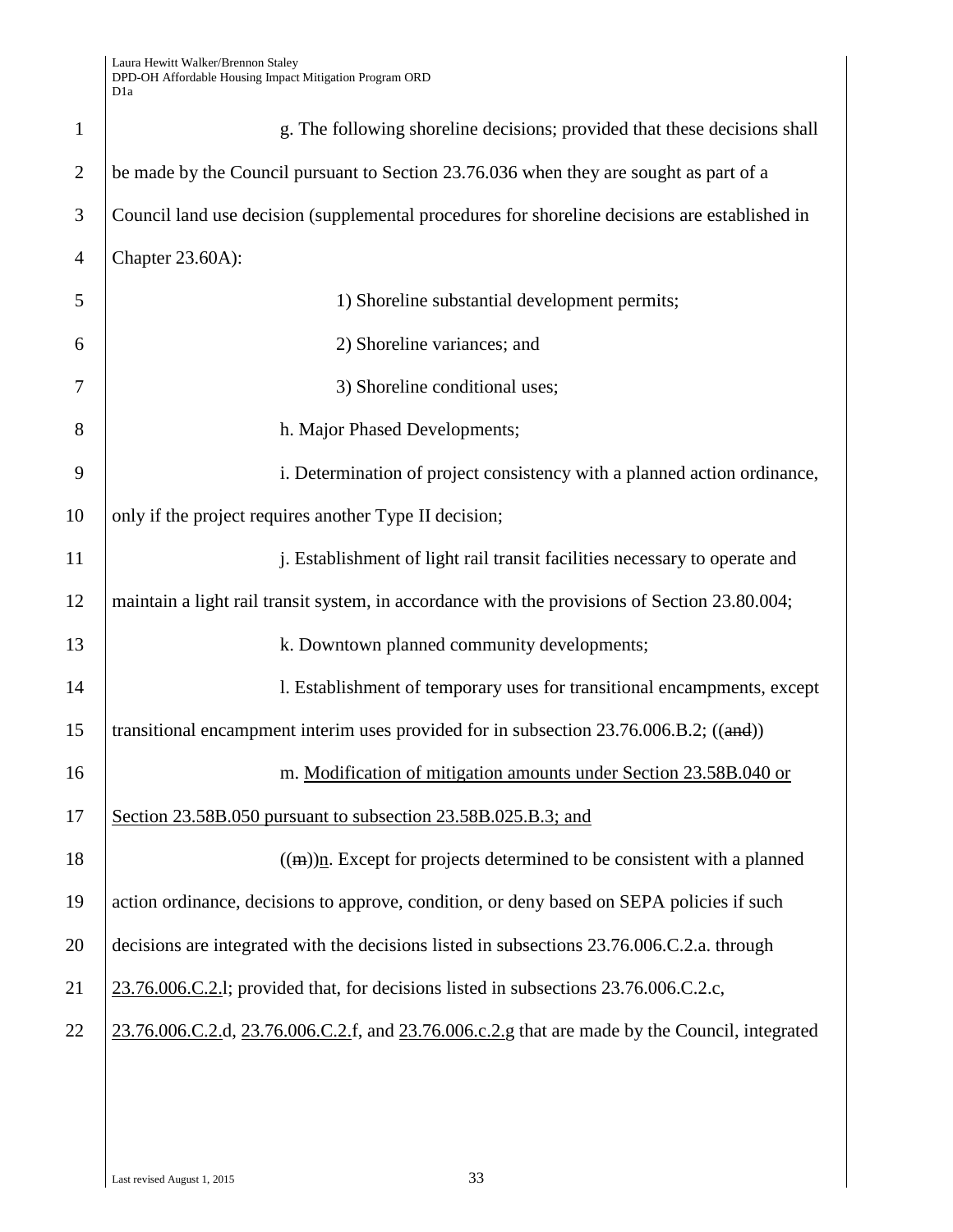1 decisions to approve, condition, or deny based on SEPA policies are made by the Council 2 | pursuant to Section 23.76.036.  $3 \mid$  \*\*\* 4 Section 4. Subsection 25.05.675. I of the Seattle Municipal Code, which section was last 5 amended by Ordinance 124378, is amended as follows: 6 **25.05.675 Specific environmental policies** 7 \* \* \* 8 I. Housing( $\left( \cdot \right)$ ) 9 1. Demolition, rehabilitation, or conversion 10 a. Policy ((B))background. Demolition or rehabilitation of low-rent 11 housing units or conversion of housing for other uses can cause both displacement of low-12 income persons and reduction in the supply of housing. 13 ((2))b. Policies((-)) 14 ((a.))1) It is the City's policy to encourage preservation of housing 15 opportunities, especially for low-income persons, and to ensure that persons displaced by 16 redevelopment are relocated. 17 ( $(\theta_2)$ ) Proponents of projects shall disclose the on-site and off-18 site impacts of the proposed projects upon existing housing, with particular attention to low-19 income housing. 20  $(6)$  ((e))3) Compliance with legally valid City ordinance provisions 21 relating to housing relocation, demolition, and conversion shall constitute compliance with this 22 housing policy.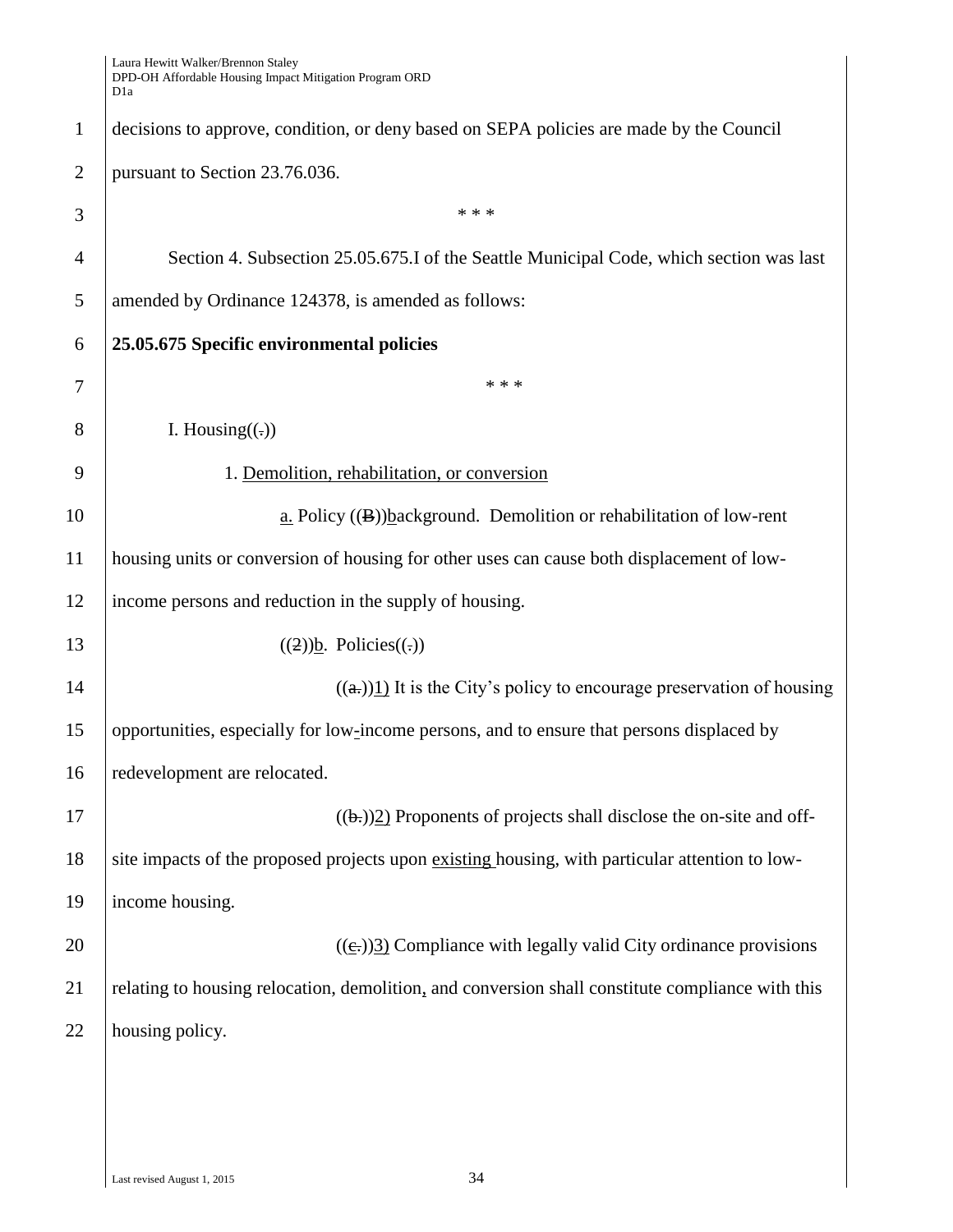| $\mathbf{1}$   | $((d))$ <sup>1</sup> ) Housing preservation shall be an important consideration                   |
|----------------|---------------------------------------------------------------------------------------------------|
| $\overline{2}$ | in the development of the City's public projects and programs. The City shall give high priority  |
| 3              | to limiting demolition of low-income housing in the development of its own facilities.            |
| 4              | 2. Commercial development - Policy background                                                     |
| 5              | a. The housing goal of the Growth Management Act, Chapter 36.70A                                  |
| 6              | RCW, encourages the availability of housing to all economic segments of the population. In        |
| 7              | accordance with the Growth Management Act, the housing element of the City's Comprehensive        |
| 8              | Plan shall, among other things, make adequate provision for existing and projected needs of all   |
| 9              | economic segments of the community.                                                               |
| 10             | b. SEPA provides that each person has a fundamental and inalienable right                         |
| 11             | to a healthful environment. Affordable housing is a critical component of a healthful             |
| 12             | environment.                                                                                      |
| 13             | c. Development of new commercial floor area is accompanied by                                     |
| 14             | employment growth, including lower-wage jobs. An increase in lower-wage jobs associated with      |
| 15             | new commercial floor area correlates with an increase in the need for affordable housing.         |
| 16             | d. The impact correlated with commercial development on the need for                              |
| 17             | affordable housing falls disproportionately on persons of certain incomes and certain races and   |
| 18             | ethnicities. The City has a strong interest in mitigating the impacts of development of new       |
| 19             | commercial floor area in creating a need for affordable housing, particularly to ensure housing   |
| 20             | for those households earning no higher than 60 percent of median income.                          |
| 21             | e. Because affordable housing is in short supply in the City and newly                            |
| 22             | constructed housing is generally not affordable, lower-wage employees may be forced to live in    |
| 23             | less than adequate housing within the City, pay a disproportionate share of their incomes to live |
|                |                                                                                                   |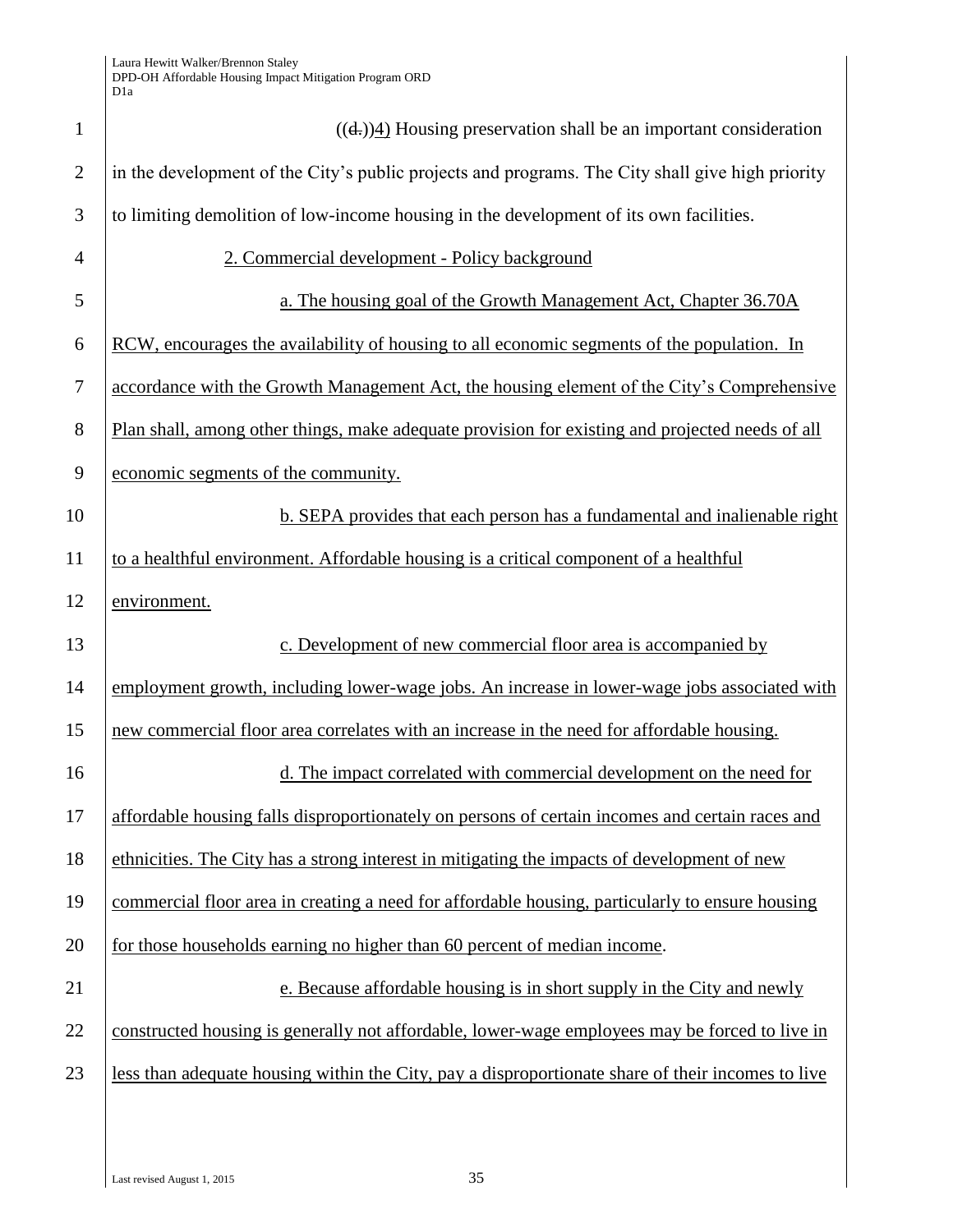| $\mathbf{1}$   | in adequate housing in the City, or commute ever increasing distances to their jobs from housing    |  |
|----------------|-----------------------------------------------------------------------------------------------------|--|
| $\overline{2}$ | located outside the City when they are unable to locate adequate housing within the City.           |  |
| 3              | f. It is the City's policy that all people have the right to safe, healthy, and                     |  |
| $\overline{4}$ | affordable housing.                                                                                 |  |
| 5              | 3. Commercial development - Policies                                                                |  |
| 6              | a. The following policies apply to the development of a new structure, or                           |  |
| 7              | an addition to an existing structure, that is not categorically exempt and contains more than 4,000 |  |
| 8              | square feet of new chargeable floor area devoted to commercial uses as defined in Section           |  |
| 9              | 23.84A.006 in areas for which the provisions of the zone specifically refer to Chapter 23.58B:      |  |
| 10             | 1) It is the City's policy to mitigate a portion of the affordable                                  |  |
| 11             | housing impacts of commercial development on low-income people, including people of color.          |  |
| 12             | 2) In determining the necessary affordable housing impact                                           |  |
| 13             | mitigation, the decision maker shall consider the need for affordable housing created by the        |  |
| 14             | development due to employment growth, including lower-wage jobs, associated with the                |  |
| 15             | development.                                                                                        |  |
| 16             | 3) Mitigation measures may include, but are not limited to:                                         |  |
| 17             | a) Production of affordable housing units on-site or off-site;                                      |  |
| 18             | and                                                                                                 |  |
| 19             | b) Payment to fund affordable housing.                                                              |  |
| 20             | 4) Subject to the Overview Policy set forth in Section 25.05.665,                                   |  |
| 21             | the decision maker may condition or deny a commercial development project described in this         |  |
| 22             | subsection 25.05.675.I.3.a to mitigate adverse impacts on the need for affordable housing.          |  |
|                |                                                                                                     |  |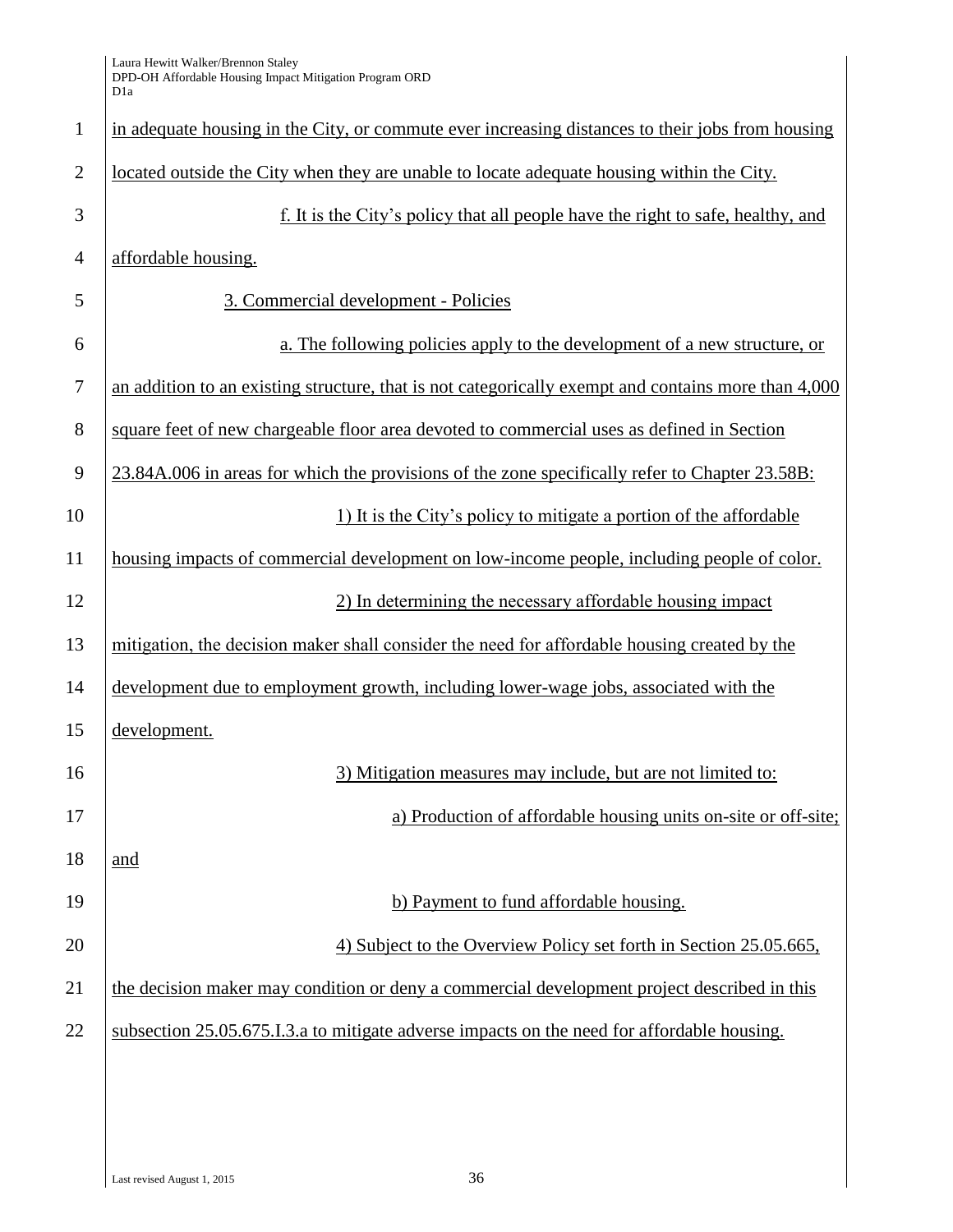## 1 Compliance with Chapter 23.58B shall constitute compliance with the policies set forth in this 2 | subsection 25.05.675.I.3.a.

 $3 \mid$  \*\*\*

 Section 5. The provisions of this ordinance are declared to be separate and severable and the invalidity of any clause, sentence, paragraph, subdivision, section, or portion of this  $\overline{6}$  ordinance, or the invalidity of the application thereof to any person or circumstance shall not affect the validity of the remainder of this subtitle or the validity of its application to other persons or circumstances.

9